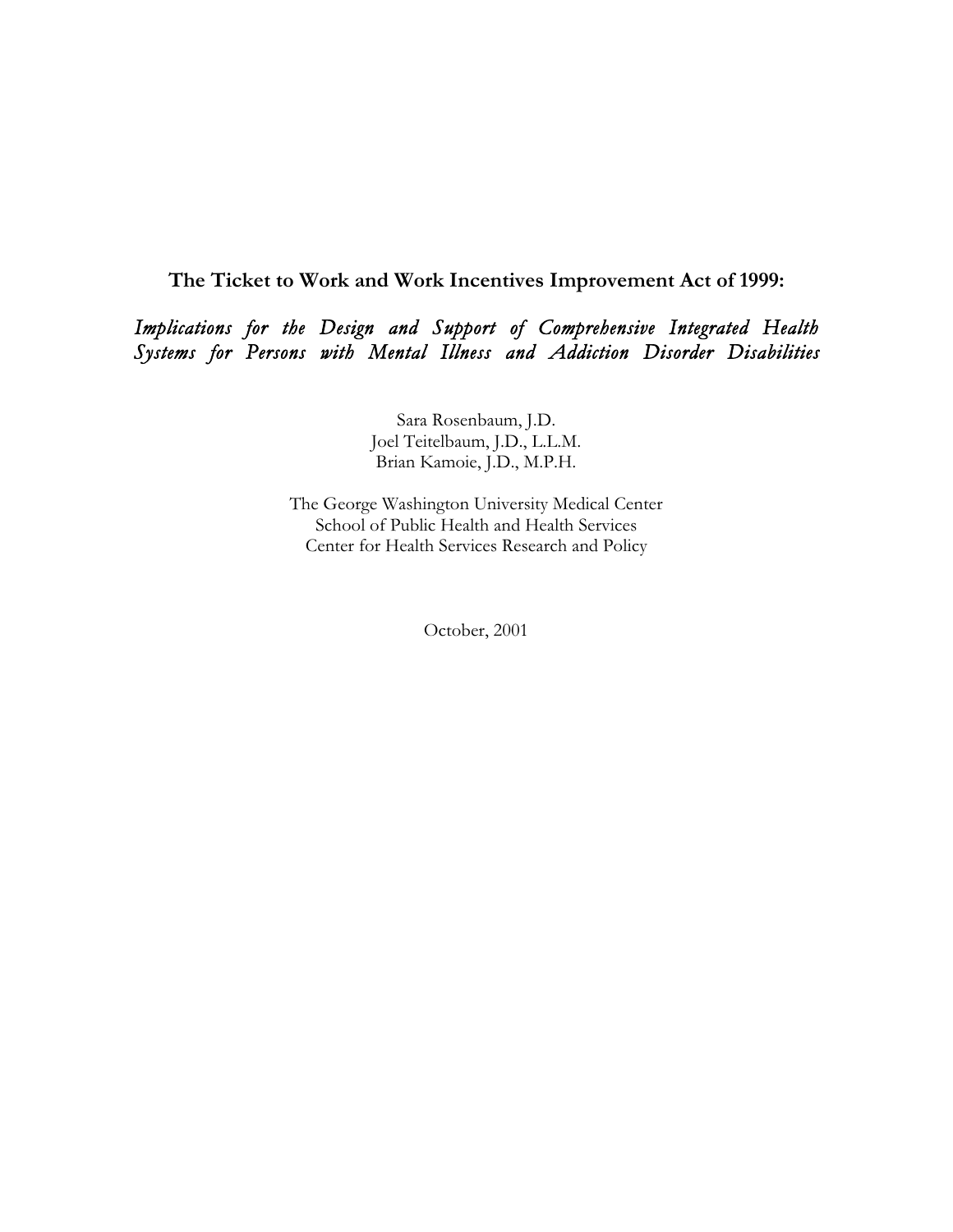# **Table of Contents**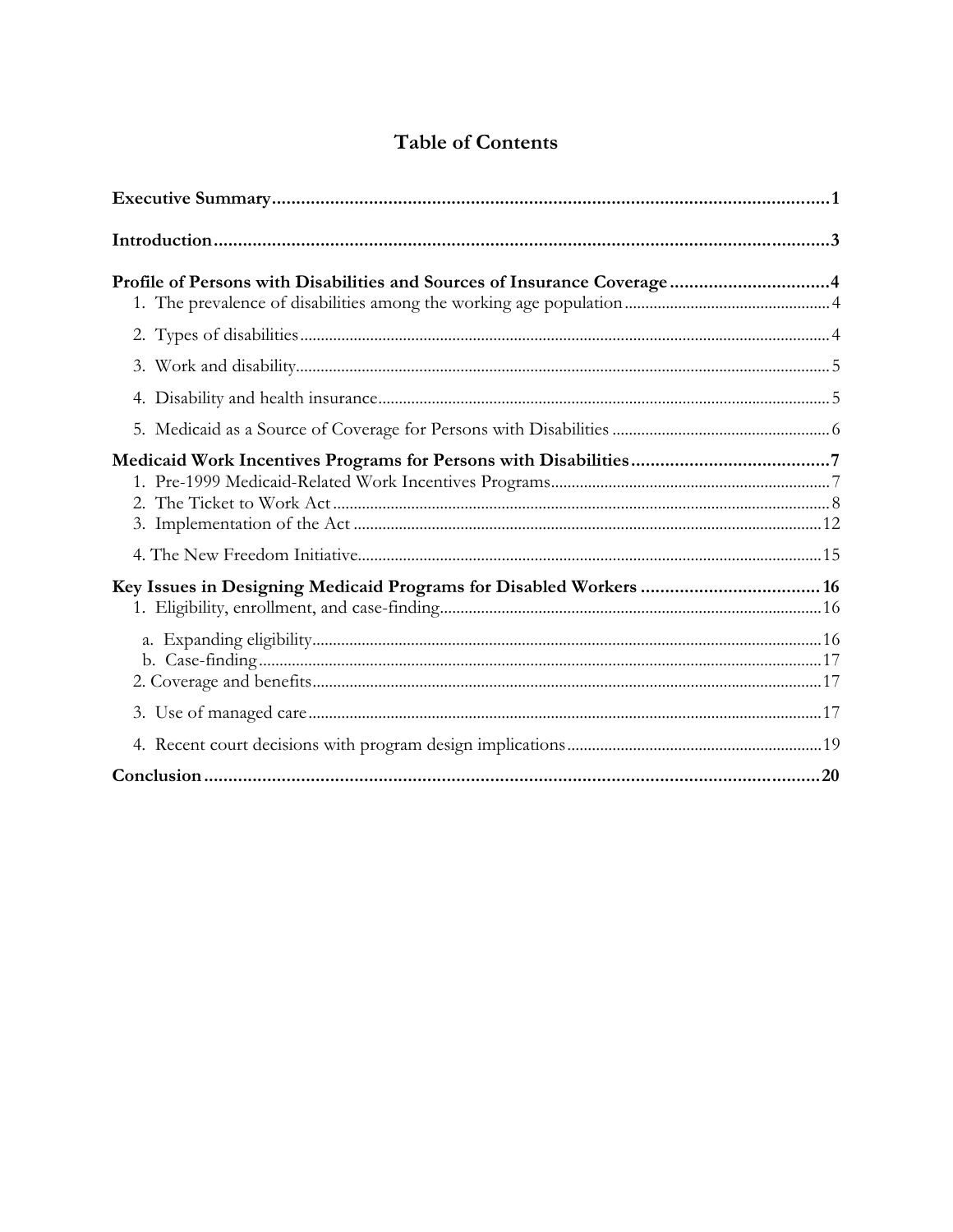### **Executive Summary**

The Ticket to Work and Incentives Improvement Act of 1999 expands the availability of health care and employment preparation and support services for working-age adults with disabilities. Passage of the Act was part of the fundamental evolution in U.S. social policy regarding the treatment of persons with disabilities. At the core of this evolution lies the belief that no person with a disability should be denied the right to fully participate in society because of external barriers that reasonably can be removed. Using a definition of disability comparable to that found in the Americans with Disabilities Act, approximately 27 million working-age adults were disabled in 1999, and nine million of those adults had a disability severe enough to limit a major life activity.

The Act has particular relevance for individuals who suffer from mental illness and addiction disorders. In June 2001, over 1.2 million working-age persons with severe mental illnesses received Federal Supplemental Security Income (SSI) benefits. Those 1.2 million persons represented nearly one-third of the total number of disabled working-age SSI recipients in that month (3,744,022 persons). Of the 1.2 million working-age persons with severe mental illnesses receiving SSI benefits, 400,610 persons were eligible on the basis of schizophrenia and another 872,357 persons were eligible on the basis of other psychiatric disorders.

Under current law, individuals with a primary diagnosis of addiction disorder are not eligible for SSI or Supplemental Social Security Disability Insurance (SSDI). These individuals may, however, become eligible for Medicaid through a Medicaid "Buy-In" program, administered by the states. There are no existing federal regulations regarding the criteria states must use to determine Medicaid Buy-In eligibility for the non-SSI/SSDI population. Thus, coverage of individuals with a primary diagnosis of addiction disorder is left to the discretion of the states in Buy-In program design.

The Medicare and Medicaid provisions of the Ticket to Work Act are especially important because access to comprehensive and ongoing health care is basic to the ability of persons with disabilities to achieve their full employment potential. Prior to passage of the Act, the options for achieving or maintaining Medicaid coverage with disabled persons returned to work formed a confusing legislative *pastiche*. Disabled persons faced upper income rules and other threats to continued coverage that provided a disincentive to work.

The Ticket to Work Act changed disability benefits and Medicare and Medicaid provisions to remove barriers to work for disabled persons. The Act:

- adds optional Medicaid coverage for disabled workers who no longer meet SSDI/SSI criteria because of medical improvement;
- allows states to extend Medicaid coverage to disabled workers with incomes above 250% of the federal level on a buy-in basis;
- creates a demonstration program for disabled workers who have not yet become so impaired that they cannot work; and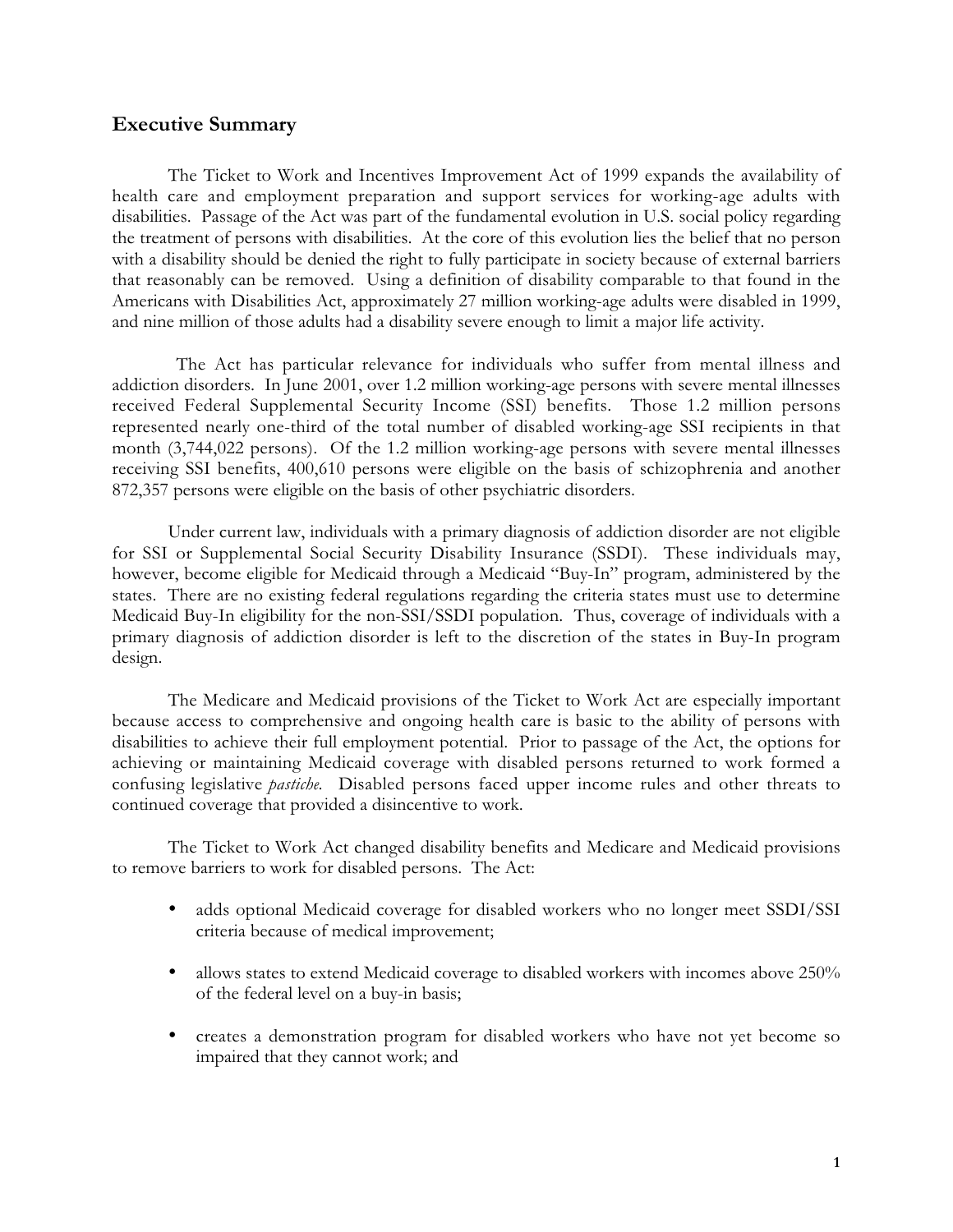• prohibits states that elect to extend benefits to disabled workers from using Medicaid funds to reduce non-medical assistance services expenditures

The Department of Health and Human Services (HHS) and the Social Security Administration (SSA) have launched a number of initiatives to implement the Act and assist states in program design. HHS has made \$400 million in funding available from 2001-2006 through the Medicaid Infrastructure Grant Program and the Medicaid Demonstration to Increase Independence and Employment. Both of these programs are intended to assist disabled workers in obtaining Medicaid coverage and in removing barriers to work. The SSA has proposed a three-year implementation of the Act through the issuance of "tickets" to eligible individuals, who can take the ticket to an approved employment network to receive assistance in obtaining and retaining work.

Among the key issues in designing Medicaid programs for disabled workers are expansions in eligibility, building interest and awareness of Medicare and Medicaid options among disabled persons, scope of coverage, and the use of managed care for adults with disabilities.

Access to Medicaid for persons with disabilities is an issue receiving extensive attention in the courts. Several recent judicial decisions (and their progeny) confirm that unreasonable limitations on necessary and covered treatment for persons with disabilities are unlawful. Therefore, as efforts to develop more accessible and appropriate health systems grow, the services and supports that such systems provide to disabled working adults will become increasingly important.

The Ticket to Work Act builds on reforms started nearly 20 years ago that were designed to ensure that the lack of health coverage was no impediment to work. The Act offers states significant flexibility to design their health systems to meet the needs of workers with disabilities. The implementation of the Act and demonstration programs offer an important opportunity to learn more about adapting Medicaid to the needs of disabled workers and those who would become disabled without medical care. The Act and its implementation raise many research questions, and the full range of implementation issues remains to be seen.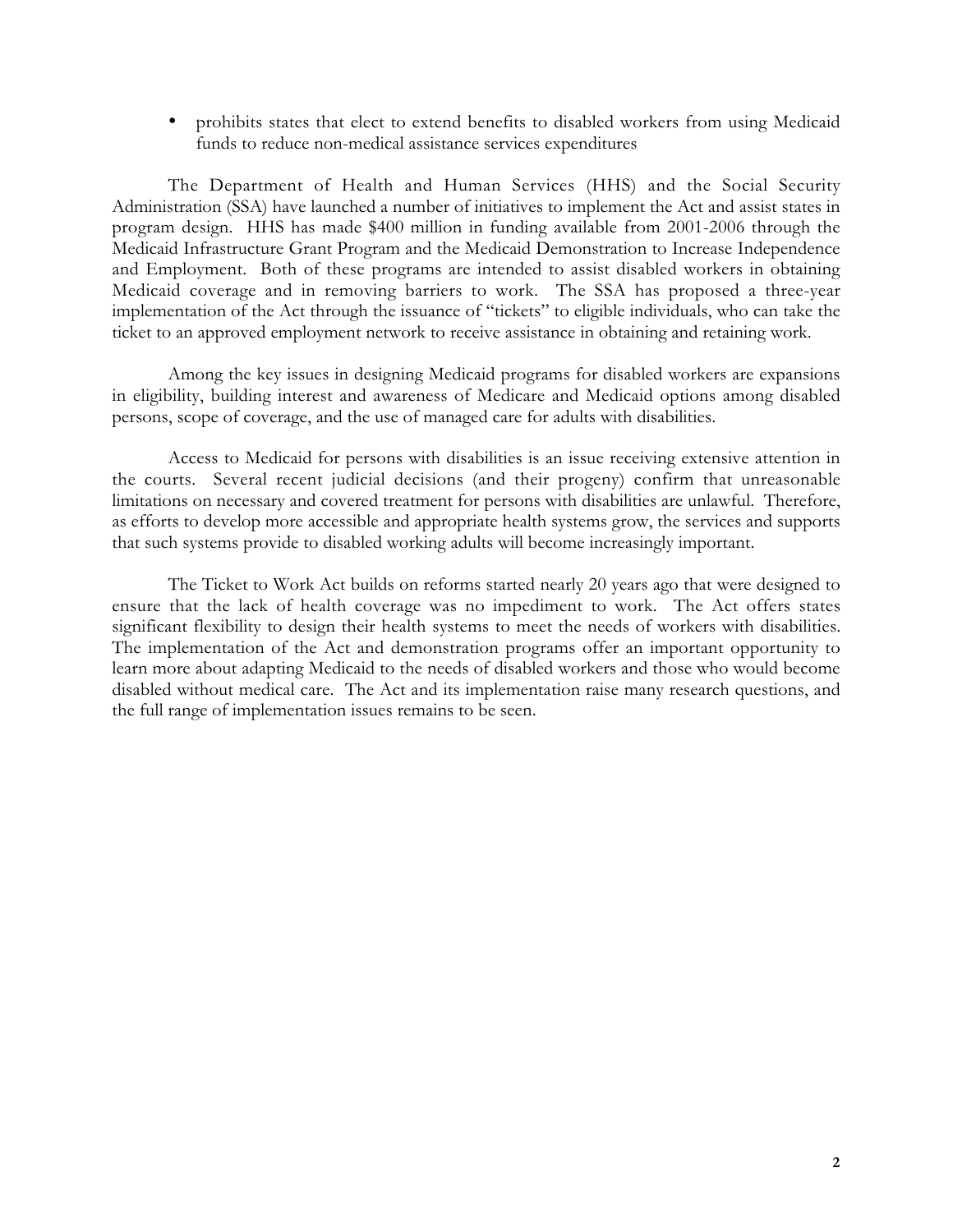# **Introduction**

l

This report is designed to provide an overview of the Medicaid provisions of the Ticket to Work and Work Incentives Improvement Act of 1999, Public Law 106-170. This report considers the implications of the Act for the design and support of comprehensive, Medicaid-financed systems of health care for workers with severe disabilities and impairments, with a specific focus on persons with mental illness and addiction disorder disabilities. The Act, described by advocates for persons with disabilities as the most important piece of disability-related legislation since the enactment of the Americans with Disabilities Act of 1990, expands the availability of health care and employment preparation and support services for working-age adults with disabilities.<sup>1</sup>

The Ticket to Work Act can and should be viewed as part of a fundamental evolution in U.S. social policy regarding the treatment of persons with disabilities. This basic shift in national policy began with the American civil rights movement, continued with passage of the federal Rehabilitation Act of 1973 and the Education of Handicapped Children Act of 1974,<sup>2</sup> and expanded dramatically with the 1990 enactment of the Americans with Disabilities Act.<sup>3</sup> At the core of this policy evolution lies the belief that no person with a disability should be denied the right to fully participate in society because of external barriers that reasonably can be removed. Because access to comprehensive and ongoing health care is basic to the ability of persons with disabilities to achieve their full employment potential, the Medicare and Medicaid provisions of the Act represent an important opportunity to advance important national goals.

This report begins with an overview of the extent and characteristics of individuals with disabilities, reviews the role of Medicaid as a source of coverage, and presents statistics on the characteristics of working Supplemental Security Income (SSI) and Medicaid recipients. The report then turns to a discussion of Medicaid, describing eligibility and program design options prior to passage of the 1999 Act, as well as the modifications contained in the new law. The final section outlines the implementation of the act to date as well as the implementation issues that can be expected to arise.

<sup>1</sup> For a general overview of Act and in particular, its employment preparation and support provisions, interested persons may wish to consult the series of issue briefs prepared by Allen Jensen of the Center for Health Services Research and Policy (CHSRP) and Robert Silverstein of the Center for the Study and Advancement of Disability Policy under a project supported by the Robert Wood Johnson Foundation. The materials being produced by this project can be obtained by contacting Mr. Jensen at CHSRP, 2021 K Street N.W. #800, Washington D.C. 20006 (202/296-6922). 2 P.L. 94-142. The law, whose most recent reauthorization came in 1999, is now known as the "Individuals with Disabilities Education Act" and has been considerably expanded since its original enactment.

**<sup>3</sup>** For an overview of the ADA and its application to health services and managed care, see Sara Rosenbaum, Joel Teitelbaum, and Robert Silverstein, *The Americans with Disabilities Act: Implications for Managed Care for Persons with Mental Illness and Addiction Disorders*  (The George Washington University Medical Center, School of Public Health and Health Services, Center for Health Services Research and Policy, prepared for the Substance Abuse and Mental Health Services Administration, Dec., 1999). Available at: http://www.gwhealthpolicy.org.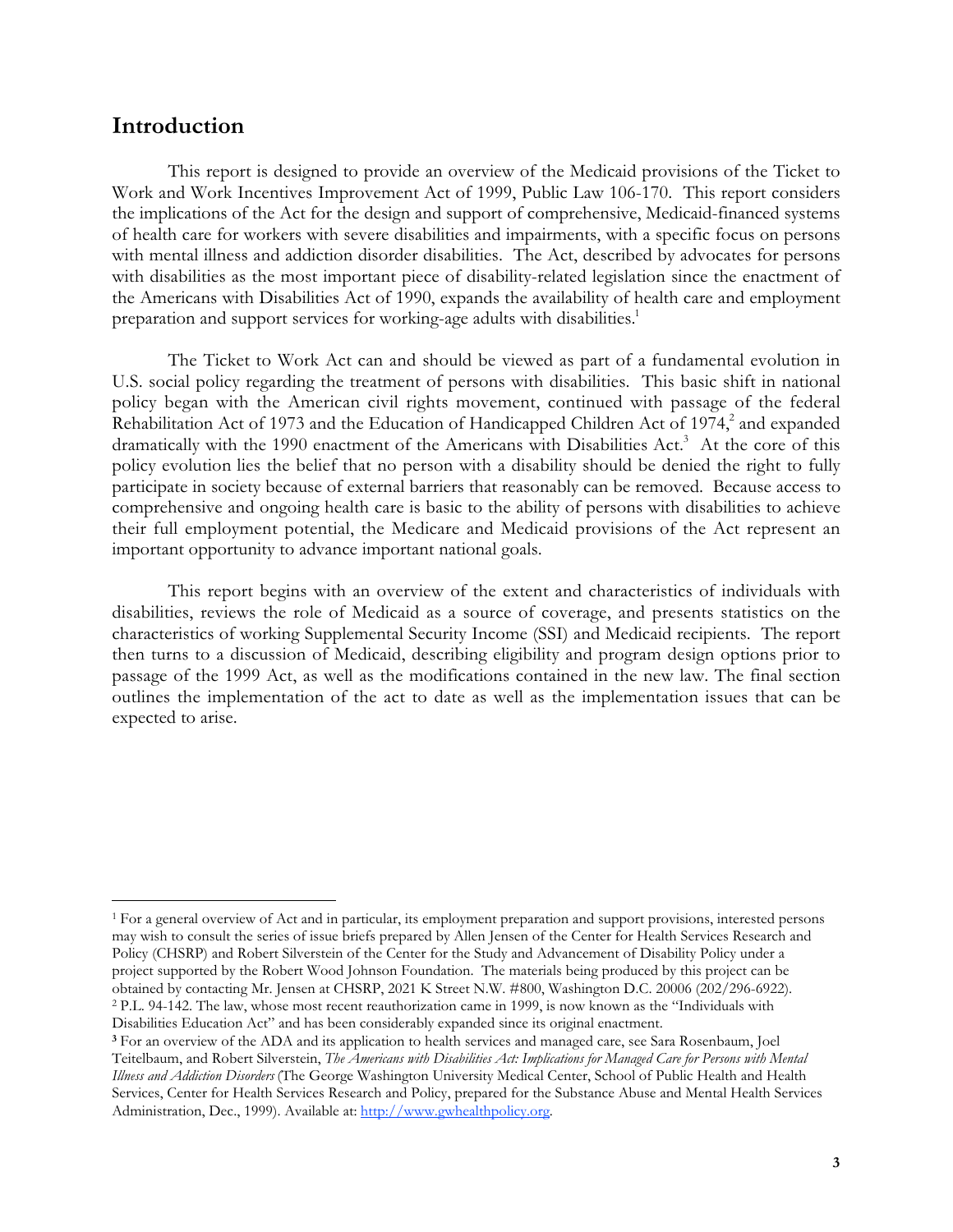# **Profile of Persons with Disabilities and Sources of Insurance Coverage**

#### **1. The prevalence of disabilities among the working age population**

There is no uniform definition of disability. Depending on the particular set of laws and policies considered, the meaning of the term can vary dramatically and can result in very different estimates of the presence and characteristics of disability among working-age adults.

The National Health Interview Survey (NHIS) provides extensive data on the presence of disability within the population. Applying this definition (which is similar to that used under the ADA4 ), NHIS estimates indicate that approximately 14% of the U.S. non-institutionalized household population (34 million persons) can be considered disabled.<sup>5</sup> When the entire population is counted, the number with disabilities reaches 54 million persons.<sup>6</sup>

Within this larger group of persons with disabilities are nearly 27 million working age adults (individuals ages 18-64), who in 1996 constituted 17.1% of the nation's 158.5 million working age adults. Of these, nearly 9 million working age adults (5.8% of the total working age adult population and over a third of the total reporting a disability) have a disability that is severe enough to limit major life activities.<sup>7</sup>

The number of Americans with disabilities using the ADA definition is considerably larger than the proportion of persons with disabilities under the far more narrow Social Security Act (SSA). For cash assistance and medical benefits purposes, the Act uses as its test the inability to engage in substantial gainful activity (i.e., the inability to work). According to the Congressional Budget Office, in 1999 approximately 8 million persons with disabilities received Supplemental Security Disability Income (SSDI) benefits, SSI benefits, or both, a far lower number than the proportion who would receive assistance were the inability to work not the defining factor.<sup>8</sup>

### **2. Types of disabilities**

Over half of all persons with disabilities have a physical disability. However, among the lowincome population, mental illness and addiction disorders are approximately twice as prevalent.<sup>9</sup> Similarly, welfare recipients show a significantly higher prevalence of mental disabilities. Thus, as

<sup>4</sup> Both the ADA and the NHIS effectively focus on the effects of an illness or condition on the ability to carry out major life activities and normal functioning. While the terms are not precisely the same, they are sufficiently close that NHIS provides a reasonably good system for measuring the prevalence of disability as the concept exists under the ADA. 5 Dennis McCarty and Helen Levine, "Needs of People with Chronic and Disabling Conditions," *Access to Health Care:*

*Promises and Prospects for Low Income Americans* (Blanton et al, ed.) (Kaiser Commission on Medicaid and the Uninsured, Washington D.C., 1999) p. 62.

<sup>6</sup> See, e.g., Jack Meyer and Pam Zeller, Profiles of Disability: Employment and Health Coverage (Kaiser Commission on Medicaid and the Uninsured, Washington D.C., 1999) p. 1.

<sup>7</sup> *Id*., Table 1., p. 6.

<sup>8</sup> S. Rep.106-37 to accompany S. 331, (March 25, 1999).

<sup>9</sup> Constance Horgan and Dominic Hodgkin, "Mental Illness and Substance Abuse Among Low Income Populations," *Access to Health Care: Promises and Prospects for Low Income Americans,* op. cit. p. 74.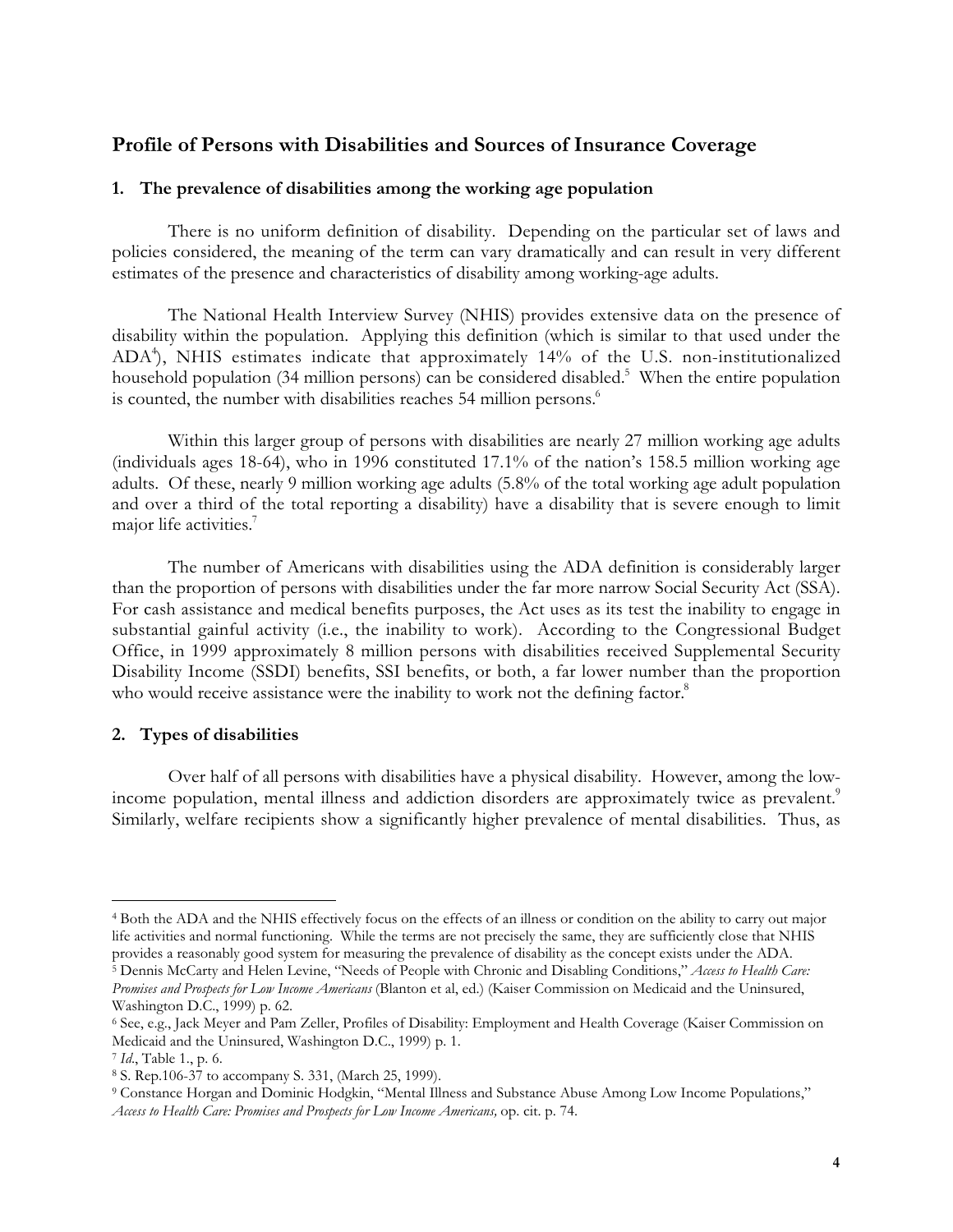family income declines, the proportion of persons with mental illness-related disabilities may increase, a factor to bear in mind in the implementation phase of a work incentive program.<sup>10</sup>

Data indicate that the presence of mental disabilities is higher among the SSI population generally, as well as among workers who receive SSI. In June 2001, approximately 34% of all working-age adults who received SSI had either a mental disorder (other than mental retardation) or mental retardation (23.4% of the SSI population). Moreover, in the case of SSI recipients who participate in work incentive programs, available data also suggest a far greater prevalence of mental disorders. Social Security Administration 2001 statistical data for adult disabled workers who receive SSI benefits show that 47% had mental retardation, while 25.3 percent had a mental condition other than retardation. Thus, among Medicaid beneficiaries who qualify for coverage based on disability, the prevalence of mental illness and mental retardation is disproportionately high. This heightened prevalence holds true for SSI recipients with disabilities who participate in existing work incentive programs.

| Individuals                                               | All SSI disabled ages<br>18-64<br>million)<br>(3.744) | $SSI/\int 1619(a)^{11}$ participants<br>$(25.02$ thousand) | $SSI/f1619(b)^{12}$<br>participants<br>$(75.48$ thousand) |
|-----------------------------------------------------------|-------------------------------------------------------|------------------------------------------------------------|-----------------------------------------------------------|
| Diagnoses other than mental<br>illness/mental retardation | 42.6%                                                 | $25.7\%$                                                   | $30.6\%$                                                  |
| Mental illness                                            | $34\%$                                                | $32.4\%$                                                   | $33.3\%$                                                  |
| Mental retardation                                        | $23.4\%$                                              | $41.9\%$                                                   | $36.1\%$                                                  |

**Table 1: Disability Diagnosis of SSI and Section 1619 Disability Recipients (June, 2001)**

*Source*: Social Security Administration, *SSI Disabled Recipients Who Work*, June 2001.

### **3. Work and disability**

Adults with disabilities work (although work may be less than full-time). Fifty-two percent of adults aged 18-64 who report the presence of any disability work, and one third of the working population reports the presence of a specific, chronic disability that limits a major life activity, including work.<sup>13</sup> The rate of employment for individuals with mental illness, however, is much lower. In June 2001, there were only 89,213 disabled working SSI recipients with mental illness out of a total of 1.2 million SSI disabled recipients with mental illness (seven percent).<sup>14</sup> Nearly half of all disabled working SSI recipients suffer from mental retardation.<sup>15</sup>

### **4. Disability and health insurance**

Persons with serious disabilities are less likely to have private health care coverage and are more likely to depend on public sources of coverage. In 1994, only slightly more than half of all persons with *chronic* disabilities who experienced "a lot" of difficulty or interference with normal

<sup>&</sup>lt;sup>10</sup> The question of whether disability causes poverty or is a consequence of it has been long debated. Regardless of the presence of causation, the data show a significant association between disability and reduced family income.

<sup>11</sup>Under Section 1619(a) of the Social Security Act (SSA), an individual whose earnings exceed the Substantial Gainful Activity earnings test for disability can continue to receive SSI cash benefits on a gradually reduced basis.

<sup>12</sup>Under Section 1619(b) of the SSA, a disabled individual whose earnings are too high to receive SSI cash payments can remain eligible for Medicaid.

<sup>13</sup>Table 3, *infra*.

<sup>14</sup>Social Security Administration, *SSI Disabled Recipients Who Work*, June 2001, at p. 18.

<sup>15</sup>*Id.*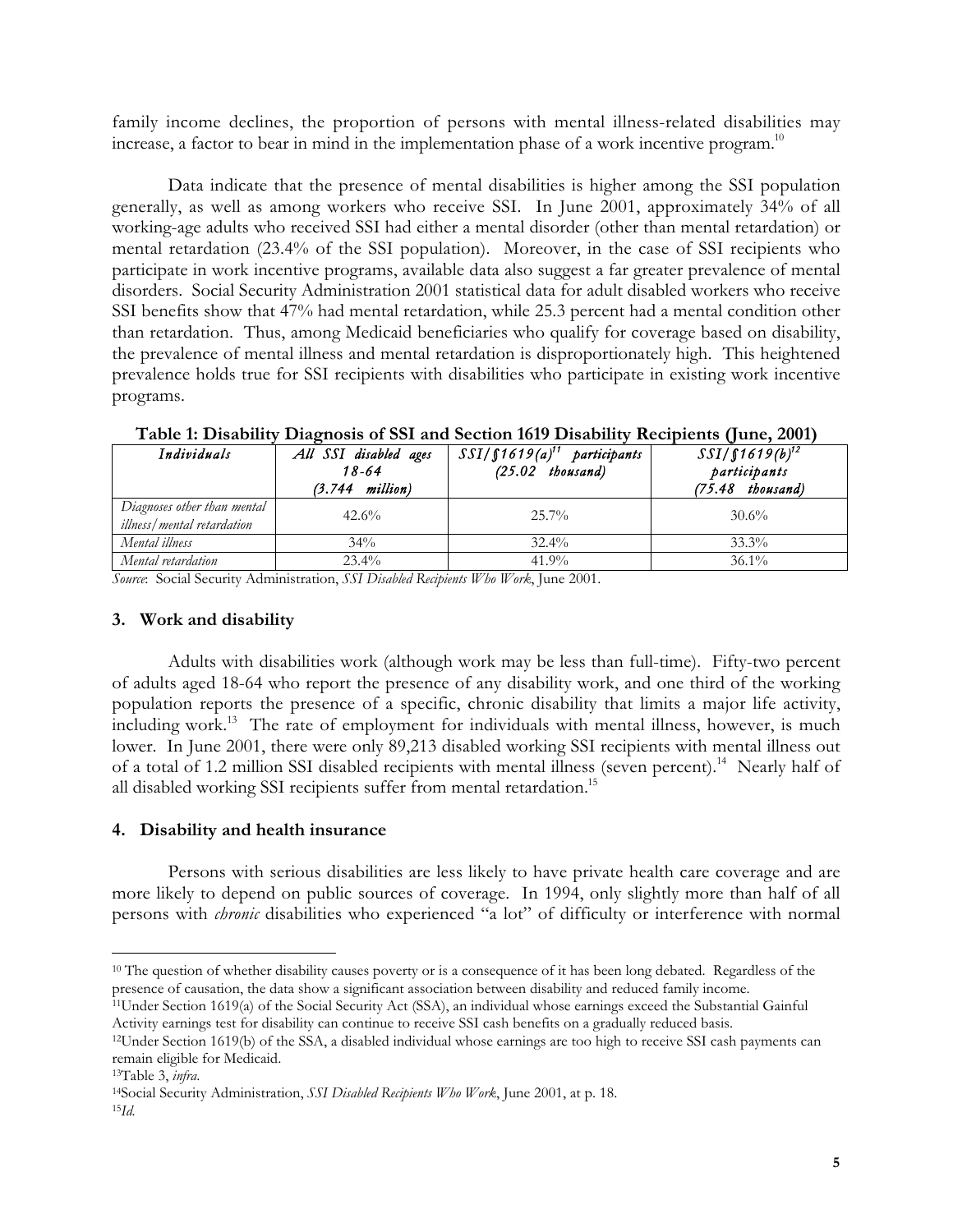function had any private health insurance. Approximately 20% had Medicaid. Nearly 15% of persons with chronic disabilities had no insurance coverage, compared to the Census Bureau's estimate of 17% of the total population without insurance in 1994.<sup>16</sup>

| Type of Coverage | Percent Covered |
|------------------|-----------------|
| Private          | 53.7%           |
| Medicaid         | 19.6%           |
| Uninsured        | $14.6\%$        |
| Other Coverage   | $12.1\%$        |

**Table 2: Health Insurance Coverage of Nonelderly Persons with Chronic Disabilities**

*Source:* Meyer and Zellner, cited in Schneider et al*.* "Medicaid Eligibility for Individuals with Disabilities" (Kaiser Commission on Medicaid and the Uninsured, 1999, Figure 1.)

### **5. Medicaid as a Source of Coverage for Persons with Disabilities**

Data from the 1994 Health Interview Survey show that in 1994, 43% of all persons ages 18- 64 reporting *any* disability had Medicaid coverage. This figure is far higher than the rate of Medicaid coverage reported for the population as a whole  $(18.5\%)$ .<sup>17</sup> Medicaid expenditures for persons with disabilities are approximately 2.5 times greater than those for persons without disabilities.<sup>18</sup>

Despite the fact that Medicaid coverage based on disability limits the availability of benefits for workers, Medicaid nonetheless represents an important source of health care financing for workers with disabilities. Data from the National Health Interview Survey show that in 1989, working adults with activity limitations were significantly more likely than their non-disabled counterparts to have Medicaid and were considerably less likely to have private insurance. That year, slightly more than half of all workers with limitations had private insurance, while nearly 1 in 7 had Medicaid. Among workers without activity limitations, the proportion with private insurance stood at nearly 80%, while less than  $3\%$  had Medicaid.<sup>19</sup>

### **Table 3: Medicaid and Private Insurance Coverage for Working Adults with Activity Limitations**

| Workers                                     | Private<br>Insurance | Medicaid |  |  |
|---------------------------------------------|----------------------|----------|--|--|
| Workers with activity limitations           | 54.7%                | $+8\%$   |  |  |
| <i>Workers without activity limitations</i> | 70/0                 | 2.8%     |  |  |
|                                             |                      |          |  |  |

*Source:* National Health Interview Survey (1989) in McCarty and Levine, op. cit.

In sum, using a definition of disability that is comparable to that found in the ADA, about 27 million adults report some level of disability, and about 9 million working-age adults persons have a disability severe enough to limit a major life activity. Consistent with the association between disability and poverty, more than one in four low-income persons report having a condition that is significant enough to impair daily functioning. While persons with disabilities do work, they are also significantly more likely to be unemployed. The majority of working age persons with disabilities

<sup>16</sup> United States Census Bureau, Health Insurance Coverage Status and Type of Coverage by State--People Under 65, available at www.census.gov/hhes/hlthins/historic/hihistt6.html, accessed on October 20, 2001.

<sup>17</sup> Paul Fronstein, Sources of Health Insurance and Characteristics of the Uninsured, *EBRI Issue Brief* (No. 204, December 1998), Chart 2.

<sup>&</sup>lt;sup>18</sup> "Needs of People with Chronic and Disabling Conditions", op. cit., p. 65.

<sup>19</sup> For a comprehensive discussion of Medicaid eligibility related to disability, see Andy Schneider, Victoria Strohmeyer, and Risa Ellberger, *Medicaid Eligibility for Individuals with Disabilities* (Kaiser Commission on Medicaid and the Uninsured, Washington, DC, 1999).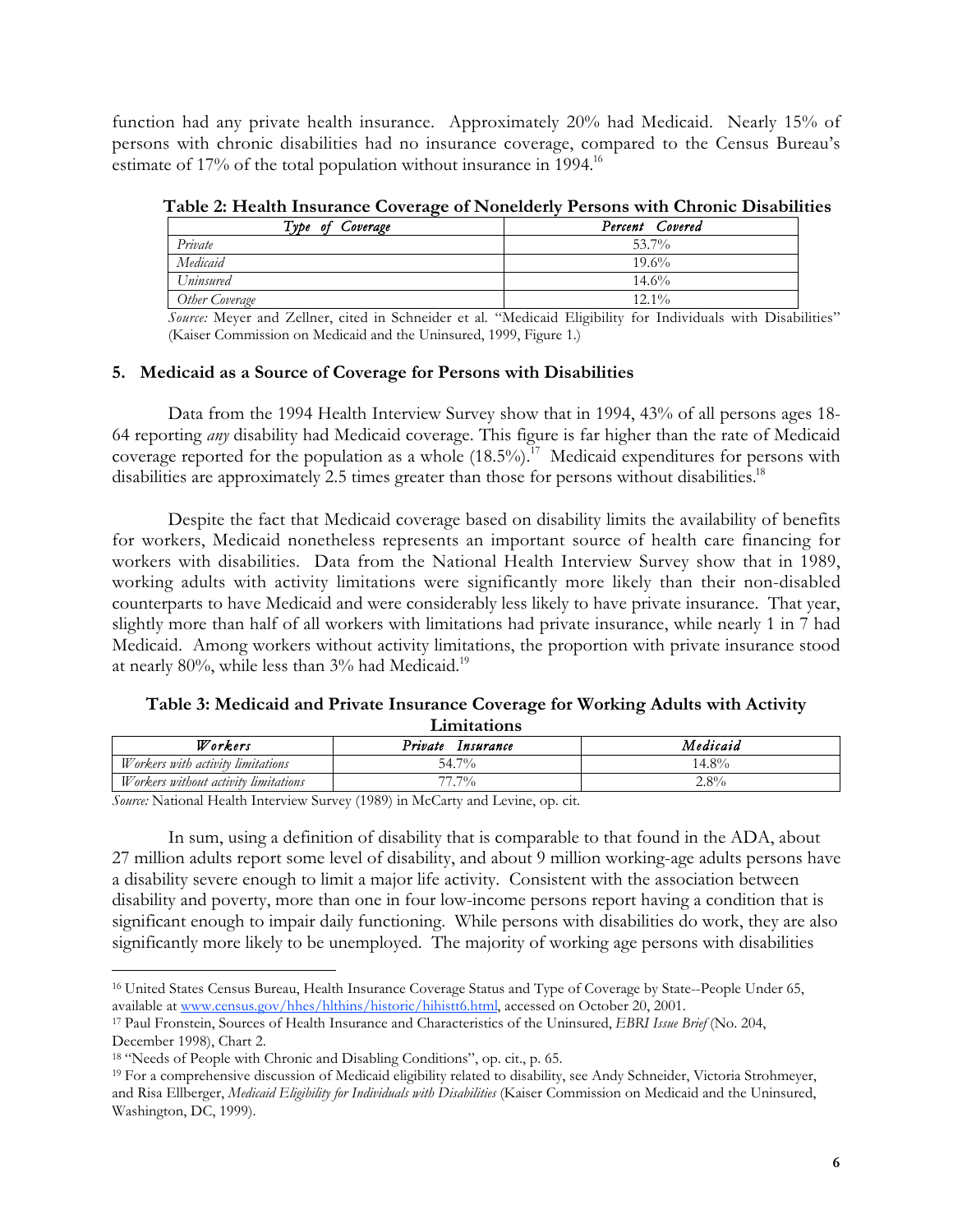has a physical disability, but mental illness is a significant disabling condition and appears to be increasingly common as income levels decline.

# **Medicaid Work Incentives Programs for Persons with Disabilities**

### **1. Pre-1999 Medicaid-Related Work Incentives Programs**

The options for achieving or maintaining Medicaid coverage when disabled persons returned to work formed a confusing legislative *pastiche.* Moreover, there were no Medicaid options in the case of workers with *potentially disabling* conditions, defined as conditions that do not currently limit a major life activity but could in the future (e.g., multiple sclerosis).

*In General*: Because access to SSDI and SSI is conditioned on an inability to engage in substantial gainful activity (SGA), a demonstration of SGA (e.g., through increased hours of work) effectively signals the end of cash benefits. The critical question is whether it should also result in the termination of medical benefits.

*Access to continued Medicare:* Pre-1999 work incentives programs permitted persons receiving SSDI and Medicare to work for an unlimited amount of earnings for a 9-month "trial work period." This trial work period would be followed by a subsequent 3-month grace period before SSDI would be curtailed. During the ensuing 3 years, an SSDI recipient could automatically be reinstated if his or her work fell below a designated SGA level. In 1999, this figure was set at \$700 per month or higher. Medicare continued for 3 years beyond the point at which cash assistance ceased as a result of SGA, after which a worker could retain Medicare coverage by paying a premium.<sup>20</sup>

*Access to continued Medicaid*: Working SSI recipients remained entitled to Medicaid as long as their SSI continued. Once SSI benefits ceased as a result of earnings, however, automatic Medicaid coverage also would end.<sup>21</sup>

Section 1619(a) of the Social Security Act permits an extension of SSI benefits (and thus Medicaid) in the case of individuals who work, for as long *as there is no medical improvement*<sup>22</sup> in their conditions. This extension continues until an individual reaches what is known as the "break-even point". Under this "break-even point" system, SSI benefits are phased out as earnings increase.<sup>23</sup>

In addition,  $\{1619(b)$ , as well as Medicaid amendments codified in  $\{\{1902(a)(10) \text{ and } \}$ §1905(q) of the Social Security Act, permit states to extend Medicaid to individuals whose incomes surpass the upper limits of the §1619(a) "break-even point."<sup>24</sup> These individuals are known as

<sup>20</sup> In 1999, the premium was \$309 per month.

<sup>21</sup> Workers might still have access to Medicaid through a medically needy or §209(b) spend-down program, but achieving eligibility through spend-down is cumbersome and generally works only for high-cost institutional care.

<sup>&</sup>lt;sup>22</sup> The Ticket to Work Act does not define a standard for medical improvement.

<sup>&</sup>lt;sup>23</sup> The current "break-even" is \$1247 per month for individuals with no other incomes in states that do not supplement SSI. In a state that supplements the SSI payment, the "break-even" point is adjusted upward to increase \$2 for every \$1 of state supplementation. The current "break-even" point for states that supplemented SSI ranges from \$14,690 in Arizona to \$36,598 in Connecticut.

<sup>24</sup> Section 1619(b) of the Social Security Act provides that these individuals will be considered disabled for purposes of the Medicaid program even though their earnings disqualify them from coverage.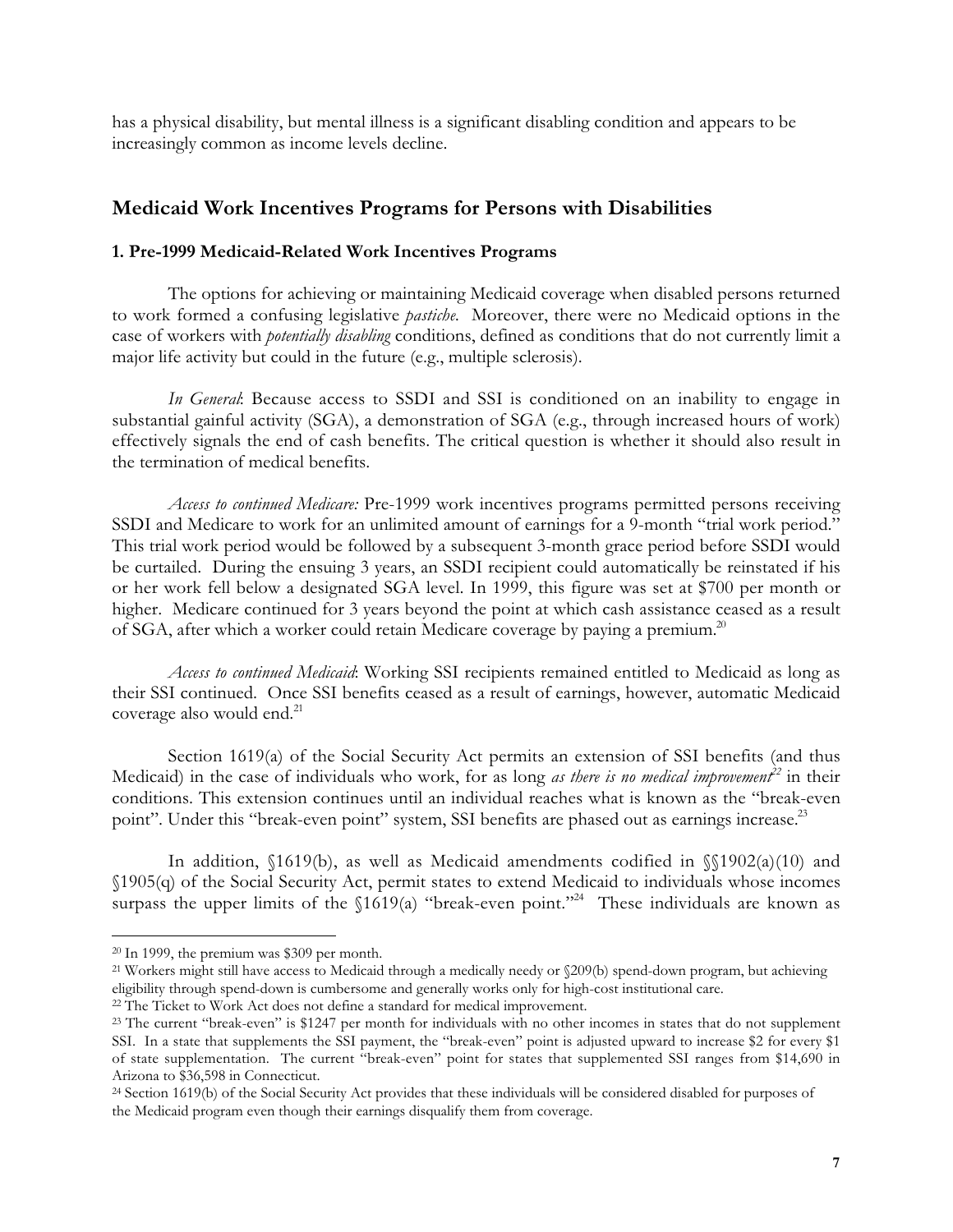"qualified severely impaired" (QSI) individuals.<sup>25</sup> Amendments to the QSI program in 1997 set the upper income limit to 250% of the federal poverty level and gave states an option to charge incomerelated premiums.

The Centers for Medicare & Medicaid Services' (CMS, formerly HCFA) instructions for implementing the QSI program indicate that in calculating income, states must use a net income test that applies "all appropriate SSI income disregards, including the SSI earned income disregards."<sup>26</sup> The instructions also clarify the applicability of a separate Medicaid option that allows states to effectively increase income levels beyond the 250% cutoff by liberalizing applicable earnings disregards.<sup>27</sup> This option, codified at  $\frac{1902(t)}{2}$  of the Social Security Act, allows states to use more liberal income and resource standards than those used to determine SSI eligibility. Using this option, a state could adopt more liberal earned income disregards for persons who are QSIs that permit them to keep even greater levels of earned income while retaining Medicaid.

Among the relatively few states that as of 1999 had elected to adopt a QSI program,  $$1902(r)(2)$  appeared to be in use. For example, Oregon disregards up to \$10,000 in assets, all earned income, and certain retirement and pension payments, while simultaneously charging an income-related premium for workers with higher earnings.

To summarize, as of 1999, Medicaid was mandatory for disabled workers who continued to receive SSI benefits until their earnings surpassed the §1619(a) work incentives "break-even" point. At this point, a disabled worker might be able to spend down to Medicaid eligibility if he or she lived in a state with a medically needy or §209(b) spend-down program, but this option was of limited practical utility. States also had the option to extend Medicaid to disabled workers with excess earnings and could liberalize the financial eligibility standards used to determine the financial eligibility of qualified severely impaired workers.

At the same time, prior law contained three serious limitations. First, the 250% upper income rule limited the utility of the program because of limited use of  $\[1902(r)(2)]$ . Second, disabled workers who showed medical improvement would lose coverage. Third, there was no assistance for persons who, while suffering from one or more impairments, were able to work but would be unable to do so without medical coverage.

### **2. The Ticket to Work Act**

The Act builds on prior Medicaid law and also makes changes in the SSI and SSDI programs that can be expected to have effects on access to Medicaid.<sup>28</sup>

### **Disability benefit-related provisions**

The law:

<sup>&</sup>lt;sup>25</sup> Section 1905(q) of the Social Security Act; 42 U.S.C.  $1396d(q)$ .

<sup>&</sup>lt;sup>26</sup> State Medicaid Directors Letter (March 9, 1998). Available at: http://www.hcfa.gov/medicaid/bba4733.htm. <sup>27</sup> *Id.*

<sup>28</sup> A summary of the Act's provisions can be found at the Social Security Administration's web site: http://www.ssa.gov/legislation/legis\_bulletin\_121799.html.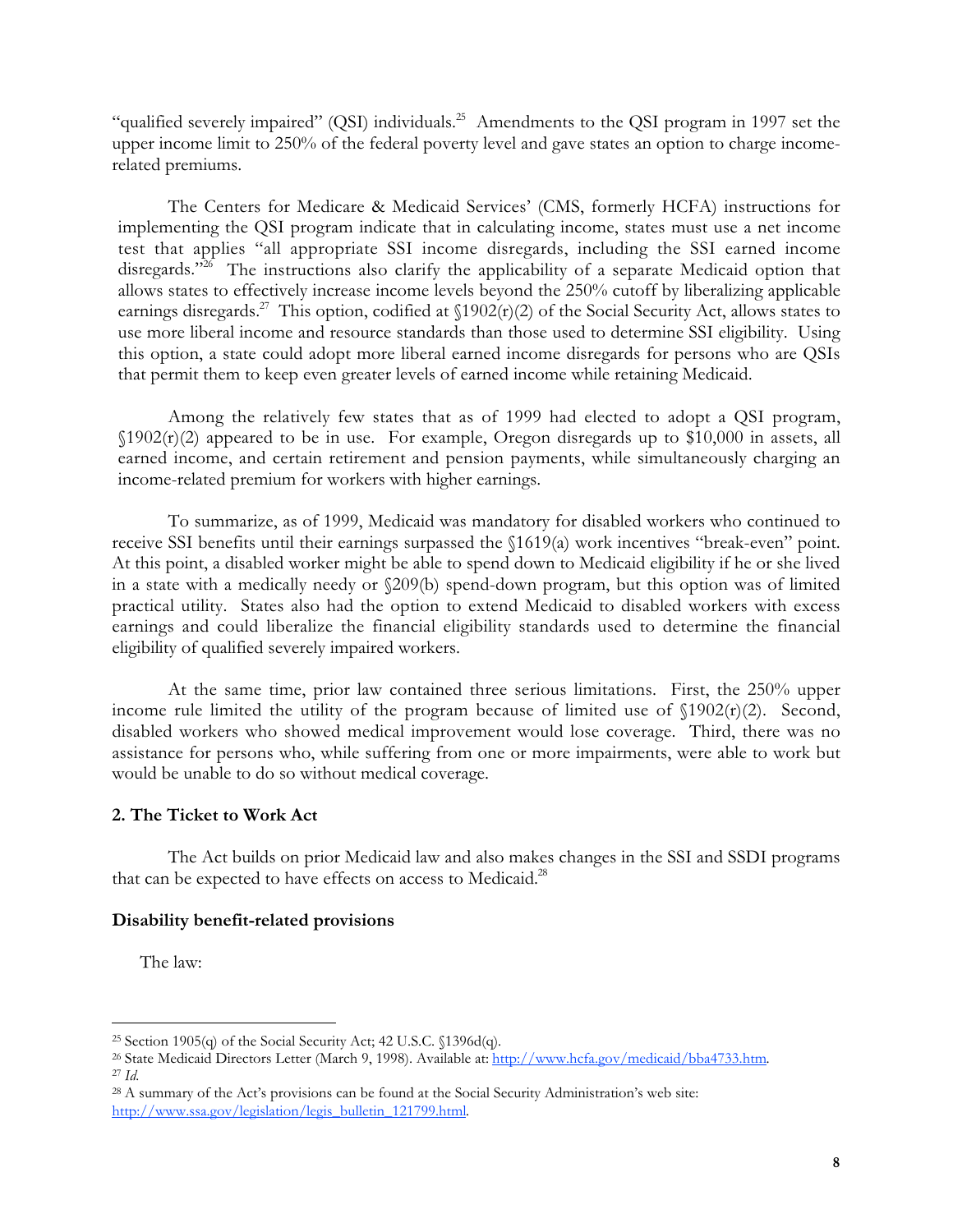- $\triangleright$  establishes a system of regional employment networks whose responsibility it is to assist persons with disabilities who receive public assistance to obtain the services they need in order to be able to work; $^{29}$
- $\triangleright$  prohibits the Commissioner of the Social Security Administration from initiating continuing disability reviews during the period that a recipient is "using a ticket to work and selfsufficiency."<sup>30</sup> This change, which is intended to curb the work disincentive practice of evaluating disability as soon as there exists any evidence of ability to work, can be expected to lengthen the time period that SSI/SSDI recipients are enrolled in Medicaid;
- $\triangleright$  prohibits the use of work activity alone as a basis for continuing disability review in the case of individuals who are entitled to SSDI payments, $31$  thereby potentially extending the time period for Medicaid enrollment for SSI recipients *who also receive SSDI.* However, the Act permits continuing disability reviews for individuals whose earnings exceed the level established by the Commissioner as the upper limit for substantial gainful activity; $3<sup>2</sup>$
- establishes an expedited reinstatement system for individuals who are unable to continue to work on account of their medical conditions and who file a reinstatement request within the 60-month period following the termination of benefits as a result of work.<sup>33</sup> This change can be expected to reduce the time during which individuals who can no longer work must await restoration of SSDI/SSI benefits (and potentially Medicaid);
- $\triangleright$  establishes, effective upon enactment, a work incentive outreach program whose purpose is to provide accurate information regarding work incentives to disabled beneficiaries through grants and contracts to community-based organizations;<sup>34</sup> and
- $\triangleright$  provides funds to state protection and advocacy organizations to support work incentive advocacy.

# **Medicaid- and Medicare-related provisions**

The law makes the following changes in existing Medicaid and Medicare coverage provisions for persons with disabilities:

 $\triangleright$  Effective October, 2000, the Act extends Medicare part A benefits without payment of additional premiums for persons with disabilities who return to work for an additional 4.5 years beyond the 4 years provided for under current law in the case of eligible persons who receive SSDI.<sup>35</sup>

<sup>29</sup> Social Security Legislative Bulletin (106-15), Dec. 17, 1999. Available at: http://www.ssa.gov/legislation/legis\_bulletin\_121799.html.

<sup>30</sup> *Id.*

<sup>31</sup> *Id.*

<sup>32</sup> *Id.*

<sup>33</sup> *Id.*

<sup>34</sup> *Id.*

<sup>35</sup> Section 226(b) of the Social Security Act, as amended, 42 U.S.C. §426(b).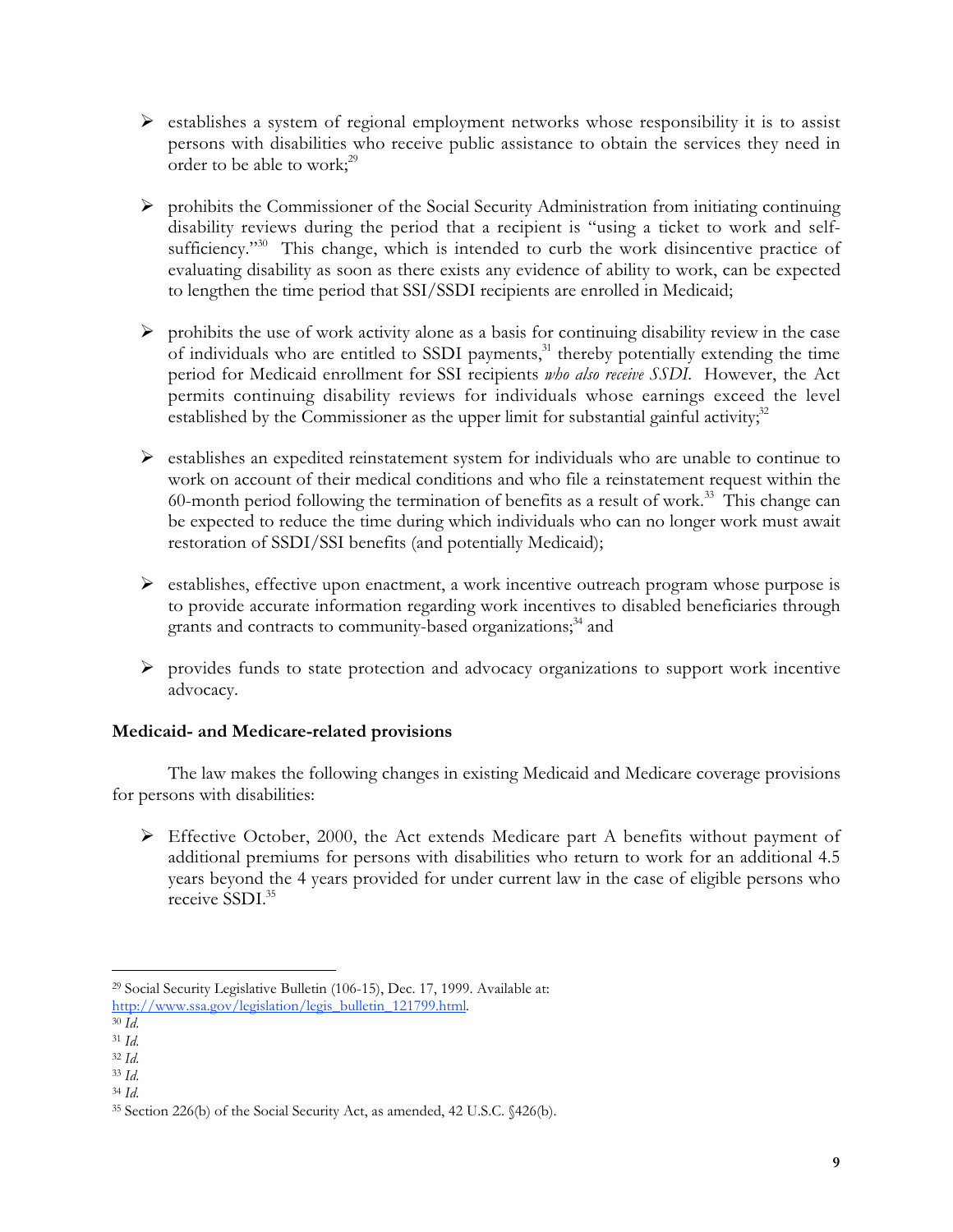- $\triangleright$  The Act permits workers who have Medicare and Medigap to suspend their premiums and benefits if they obtain access to employee sponsored health benefits (and thus do not need the Medigap coverage). $36$
- The Act clarified the states' option to liberalize financial eligibility criteria for workers in the QSI program whose incomes exceed 250% of the federal poverty level (an option that was little used prior to passage of the Act). $37$
- Effective October 1, 2000, the law creates a state Medicaid option to extend the existing disabled worker buy-in program to workers *who no longer qualify for SSI or SSDI* because of medical improvement.<sup>38</sup> The term "an employed individual with a medically improved disability" means an individual who:
	- (1) is at least 16 but less than 65 years old who is "employed", and
	- (2) who ceases to be eligible for Medicaid because of a medical improvement that is identified during a disability review, and
	- (3) who continues to have a severe impairment, as determined by the Secretary.<sup>39</sup>

The term "employed" means work of at least 40 hours per month or being engaged in a work effort that meet substantial and reasonable threshold criteria for hours of work, wages or other measures, as defined by the sate and approved by the Secretary.<sup>40</sup>

- $\triangleright$  In addition to clarifying the option to use more liberal earnings tests than those used in the SSI program, the law expressly creates an option to cover workers with incomes in excess of the 250% QSI countable earnings threshold (with or without use of the  $\[1902(r)(2)$  option). The law also revises existing premium and cost-sharing provisions to permit premium charges of up to 7.5% of family income in the case of individuals with incomes between 250% and 450% of the federal poverty level. The law also requires individual payment of 100% of the premium in the case of individuals whose adjusted gross incomes exceed \$75,000, adjusted after Calendar year 2000 for inflation. (States may subsidize individual payments out of state funds).<sup>41</sup>
- $\triangleright$  The law requires the Secretary of the Department of Health and Human Services to establish a demonstration program by October 1, 2000, for a Medicaid buy-in for people whose disabilities have not yet reached a severe enough stage to cause them to stop work and apply for disability benefits.42 The demonstration program is discussed *infra* at p. 16.

 $\overline{a}$ 

<sup>36</sup> Section 1882(q) of the Social Security Act; 42 U.S.C. §1395ss(q).

<sup>37</sup> Section 1902(a)(10)(A)(ii)(XV) as added by §201, Pub. L. 106-170.

<sup>38</sup> Section 1902(a)(10)(A)(ii)(XVI) as added by §201, Pub. L 106-170. The Medicaid Buy-In program allows working people with disabilities to pay a premium to participate in their state's Medicaid program, similar to purchasing private health care coverage.

 $39$  Section 1905(d)(v) of the Social Security Act; 42 U.S.C.  $1396d(v)$ .

<sup>40</sup> *Id.*

<sup>41</sup> Section 201, Pub. L. 106-170.

<sup>42</sup> Section 204, Pub. L. 106-170.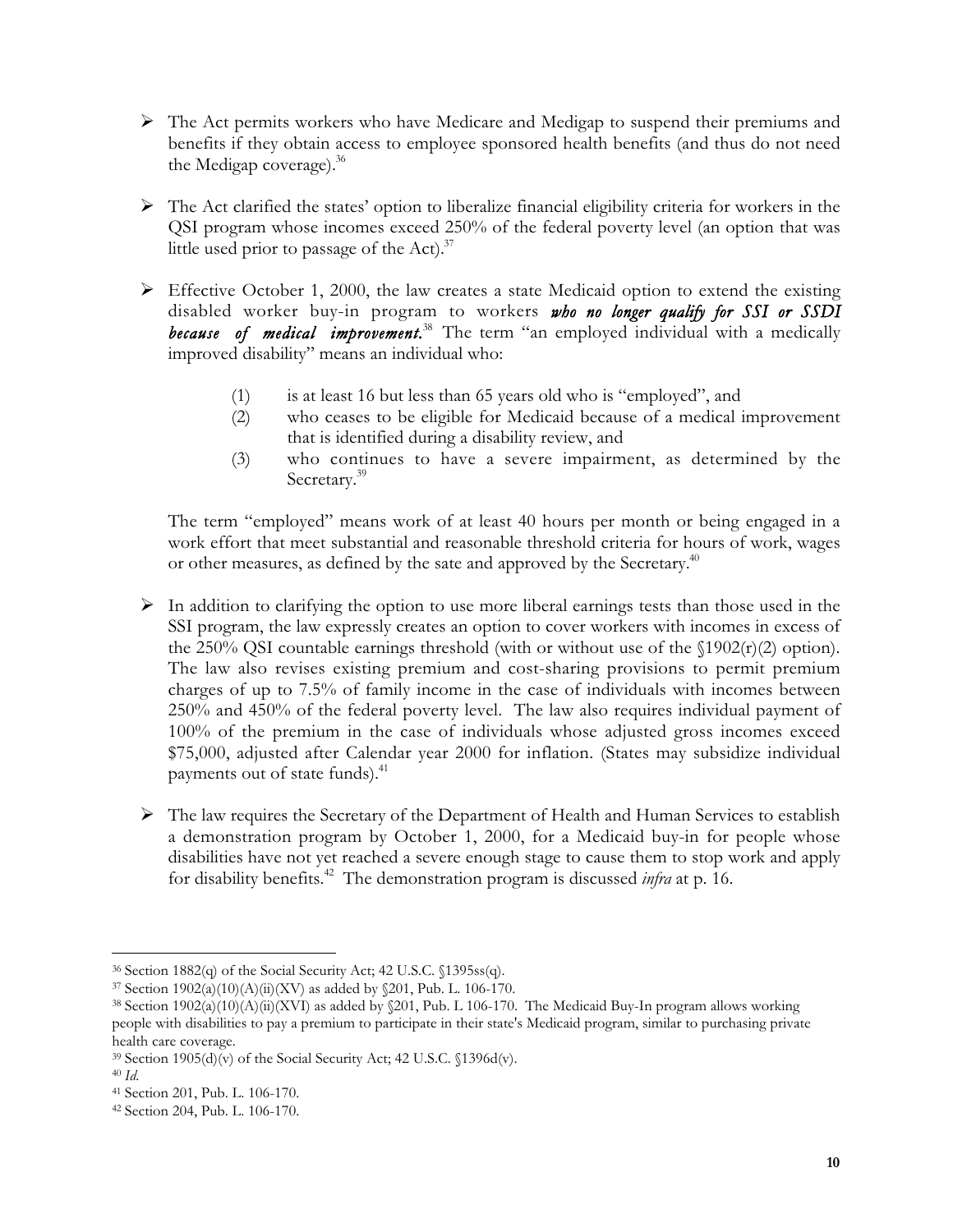The law adds a new "anti-supplantation" provision in the case of states that elect to cover disabled workers. The provision requires states to demonstrate that the state's expenditures for work supports other than medical assistance (e.g., adaptation of workplaces or technology, transportation) is not less than the amount expended by the state in the year preceding the date of enactment of the Act.<sup>43</sup>

The following Table summarizes the changes to the disabled workers program resulting from the Act.

### **Table 4: Medicaid Work Incentives for Disabled Workers: Prior Law and the Ticket to Work Act**

# *Prior Law*

ı

**Mandatory coverage for SSI recipients who work:** Individuals who qualify for SSI but for application of the substantial gainful activity earnings test; expanded earnings disregards that phase out once a worker reaches a "break-even " point.

**Optional coverage for disabled workers who meet SSI disability criteria and whose earnings surpass the break even point (The QSI program):** Individuals who no longer qualify for SSI payments but (1) whose incomes and resources are at or below 250% of the federal poverty level; (2) were disabled at the point at which coverage began and continue to be disabled; and (3) continue to meet all other SSI criteria outside of earnings. States may establish income-related premiums and cost sharing. States may use  $$1902(r)(2)$  to establish more liberal earnings disregards in order to allow workers to retain more income without surpassing the 250% of poverty test. Individuals must be disabled within the meaning of the SSI program in order to qualify and can show no medical improvement.

*Limits Under Mandatory and Optional Coverage*: Coverage lost upon a showing of medical improvement; no coverage for persons not yet disabled; no option to cover workers with countable earnings over 250% of the federal poverty level.

# *As Amended by the Ticket to Work Act*

*New* **optional coverage for disabled workers who no longer meet SSDI/SSI criteria because of medical improvement:** adds optional coverage for individuals who show medical improvement and who otherwise would lose eligibility as disabled workers as a result of a disability review.

*New* **buy-in program for workers with earnings over 250% of the FPL:** Expressly allows states to extend coverage to workers with incomes above 250% of the federal poverty level on a buy-in basis. Limits cost sharing in the case of persons with earnings between 250% and 450% of the federal poverty level to 7.5% of family income and requires worker payment of 100% of premiums in the case of workers with earnings above \$75,000 in Calendar Year 2000, adjusted for inflation.

*New* **demonstration program for disabled workers who have not yet had to stop work**: Directs the Secretary of HHS by October 1, 2000 to develop a demonstration program for disabled workers who have not yet become so impaired that they must file for benefits.

*New* **anti-supplantation provision:** States that elect to extend benefits to disabled workers (with or without medical improvement) must satisfy anti-supplantation requirements that prohibit expenditures on non-medical assistance services that are lower than those made as of the date of enactment.

<sup>43</sup> Section 1903(i)(20) of the Social Security Act; 42 U.S.C. §1396b(i)(20).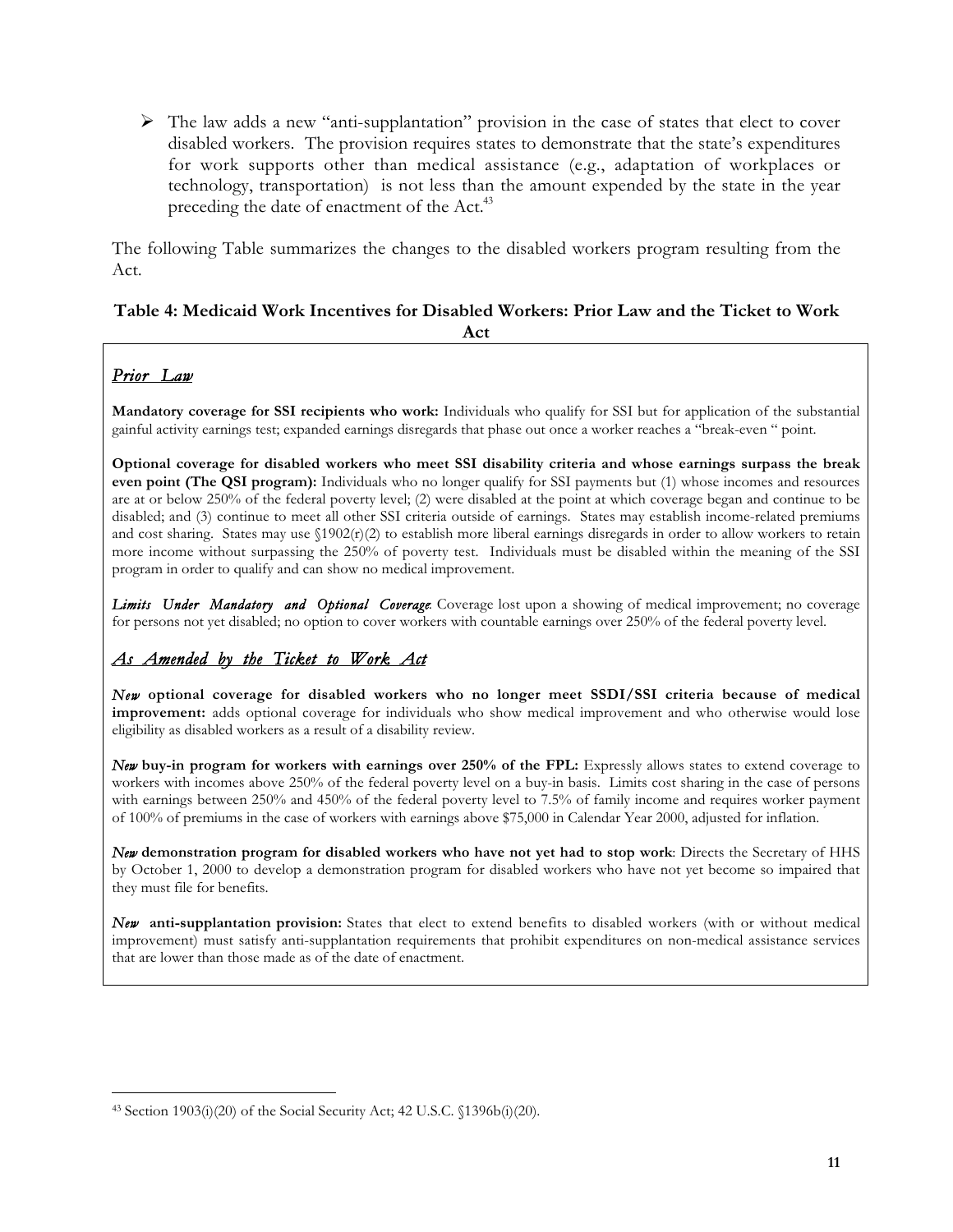### **3. Implementation of the Act**

HHS and the Social Security Administration (SSA) have launched a number of initiatives to implement the Act and assist states in program design.

## **HHS Initiatives**

In October 2000, HHS announced two initiatives to facilitate implementation of the Act:

 *Medicaid Infrastructure Grant Program*. This program makes \$150 million available over the first five years of implementation to design, establish, and operate health care delivery systems that allow individuals with a disability to purchase health coverage through Medicaid.<sup>44</sup> Twenty-four states<sup>45</sup> and the District of Columbia received grant funding in the first round. Grant funds may also be used to help enhance systems that provide personal assistance services, such as help with bathing, dressing, and other activities at home or on the job. In addition, states can use the funds to assist employers in hiring individuals with disabilities, training staff, and improve transportation.<sup>46</sup>

States are using grant funds in a variety of ways to enhance systems that will assist individuals with mental and physical disabilities:

- Connecticut will explore the programmatic and fiscal impact of expanding personal assistance services beyond the current populations and scope of services within its existing Medicaid waiver program to individuals who have chronic mental illness, mental retardation, or developmental disabilities.<sup>47</sup>
- Minnesota will evaluate the effectiveness of its existing Medicaid Buy-in program, which is the largest in the country with over 4,000 enrollees. The state will also provide local infrastructure grants to agencies and businesses to remove barriers to employment for persons with disabilities. In addition, Minnesota will train local and state human service and provider agency staff on the Medicaid Buy-in and related work incentives programs.<sup>48</sup>
- New Jersey's Medicaid Buy-in program became effective on October 1, 2000, which made it the first Buy-in program implemented under the Act. The state will use grant funds under the program to design and implement case management services for the Medicaid Buy-in population, establish an information system for gathering and reporting data, conduct outreach to potential beneficiaries and employers about

47 See http://www.hcfa.gov/medicaid/twwiia/inf\_dmap.htm

<sup>44</sup> See HHS TWWIIA Fact Sheet, available at http://www.hcfa.gov/medicaid/twwiia/factsh01.htm

<sup>45</sup> The states receiving first-round funding are Alabama, Alaska, Connecticut, Georgia, Idaho, Illinois, Iowa, Kansas, Maine, Massachusetts, Minnesota, Missouri, Nebraska, Nevada, New Hampshire, New Jersey, New Mexico, Oregon, Rhode Island, Utah, Vermont, Washington, West Virginia, and Wisconsin. For a listing of each state and its activities under the grant and demonstration programs, see http://www.hcfa.gov/medicaid/twwiia/inf\_dmap.htm 46HHS TWWIIA Fact Sheet, available at http://www.hcfa.gov/medicaid/twwiia/factsh01.htm

<sup>48</sup> See *id.*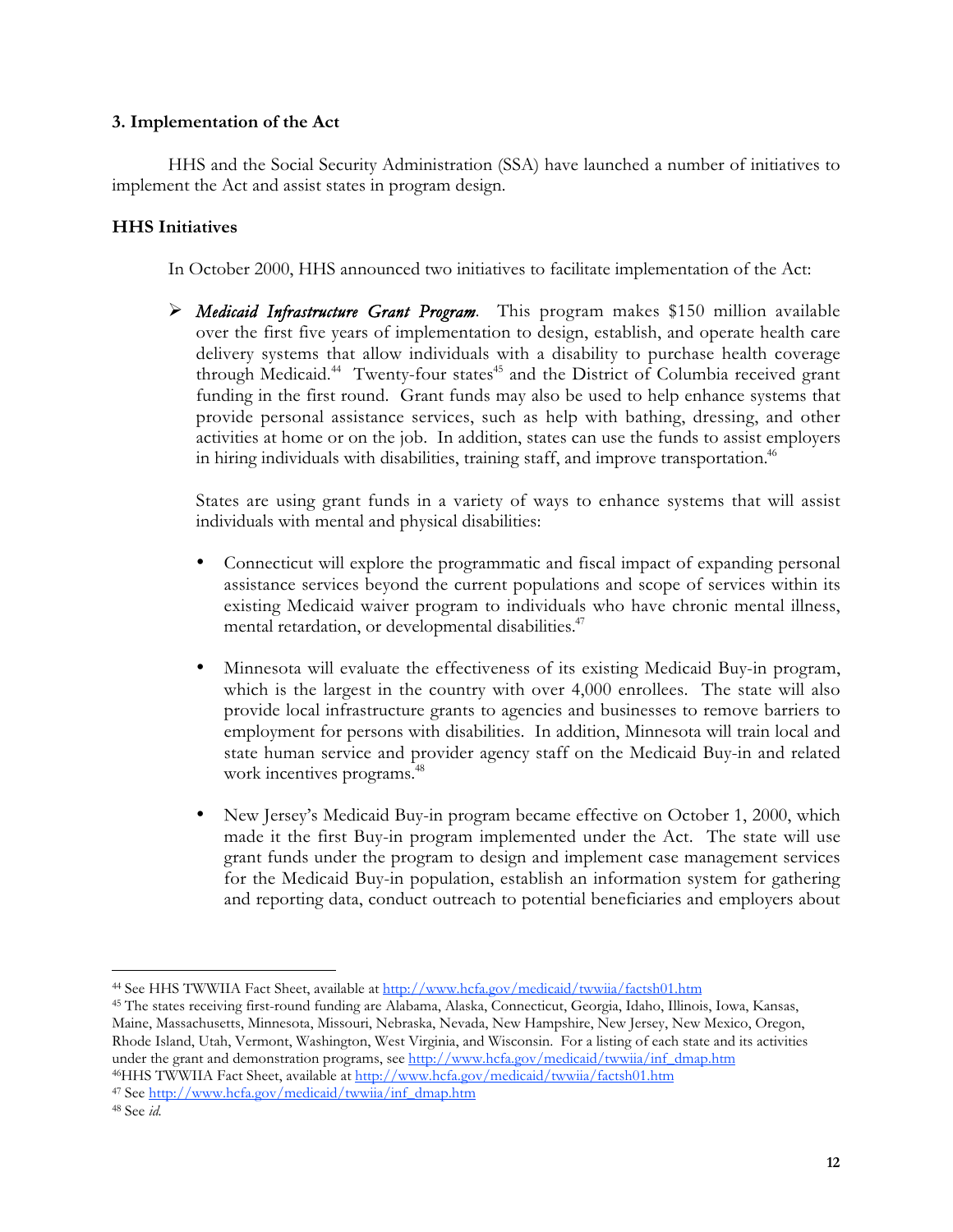the Buy-in program, and train staff from state and county agencies and local organizations on the Medicaid Buy-in.49

 *Medicaid Demonstration to Increase Independence and Employment*. This demonstration, funded with \$250 million from 2001-2006, will allow states to provide health care services and supports to working individuals with potentially severe impairments that are likely to lead to blindness or disability. The program is intended to allow workers to manage the progression of their condition. The program also allows states to evaluate whether providing these individuals with early access to Medicaid services delays the progression to actual disability. States define the number of individuals they will cover and which potentially severe impairments they will cover.

States are using grant funds in a variety of ways:

- Rhode Island will provide a full Medicaid-like benefit package to 100 individuals who have been diagnosed with Multiple Sclerosis but are not yet too disabled to work.<sup>50</sup>
- Mississippi will use its grant funds to provide Medicaid coverage to 500 individuals with a diagnosis of HIV/AIDS who work or who are planning to return to work.<sup>51</sup>

HHS has announced new rounds of grant solicitations under the Medicaid Grant Infrastructure Program (February 7, 2001)<sup>52</sup> and the Demonstration to Maintain Independence and Employment (October 26, 2000).<sup>53</sup>

In addition, HCFA (now CMS) issued two State Medicaid Directors letters regarding implementation of the program. In the first letter, dated March 29, 2000, HCFA provided general information about the legislation, an overview of implementation plans for the new Medicaid eligibility groups created by the Act, and a description of the grant programs to assist states with infrastructure and demonstration projects. 54

In the second letter, dated August 29, 2000, HCFA provided additional information about the two new eligibility groups created by the Act and how eligibility is determined for those applying for coverage under these groups.<sup>55</sup>

### **SSA Initiatives**

On December 28, 2000, the SSA published a notice of proposed rulemaking (NPRM) outlining how the agency will implement the Act.<sup>56</sup> The public comment period closed on February

 $\overline{a}$ 

<sup>49</sup> See *id.*

<sup>50</sup> *Id.*

<sup>51</sup> *Id.*

<sup>52</sup> *See* http://www.hcfa.gov/medicaid/smd20701.htm

<sup>53</sup> *See* http://www.hcfa.gov/medicaid/smd10260.htm

<sup>54</sup>State Medicaid Directors Letter (March 29, 2000), available at http://www.hcfa.gov/medicaid/smd32900.htm 55State Medicaid Directors Letter (August 29, 2000), available at http://www.hcfa.gov/medicaid/smd82900.htm 56 65 Fed. Reg. 82844 (Dec. 28, 2000).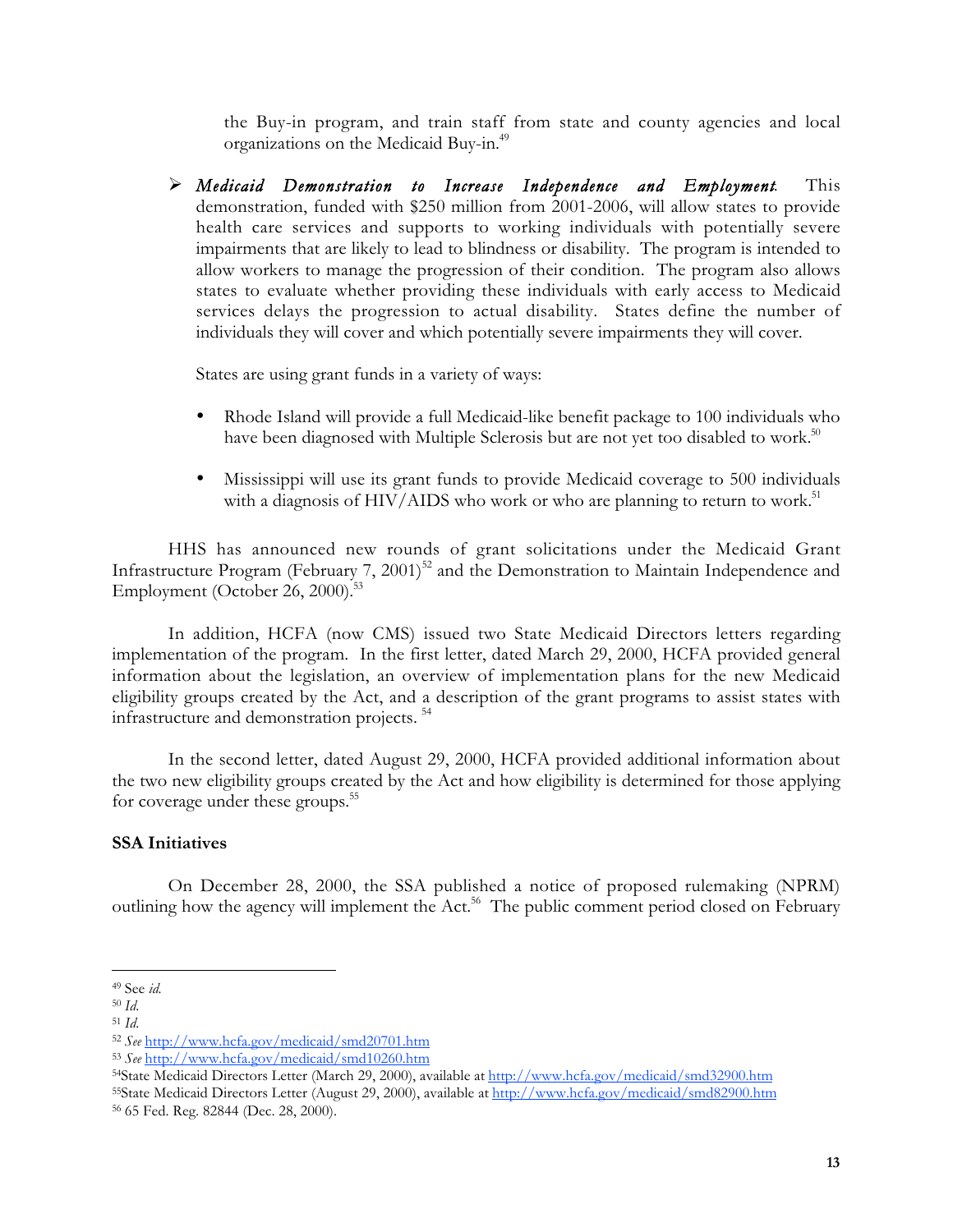26, 2001.<sup>57</sup> The U.S. House Committee on Ways and Means held a public hearing on the proposed regulation on February 28, 2001.<sup>58</sup>

The SSA proposed a three-year implementation of the Ticket to Work Program.<sup>59</sup> Under the program, SSA will no longer refer beneficiaries directly to state rehabilitation agencies for services. SSA will instead issue "tickets" to eligible beneficiaries, who can than take them to an approved service provider of their choice, called an employment network  $(EN)$ .<sup>60</sup> The EN can be a private organization or public agency that has agreed to work with SSA to provide vocational rehabilitation, employment and other support services to assist beneficiaries in obtaining and retaining employment.<sup>61</sup>

In the NPRM, the SSA proposed that individuals with a disability who are determined as "Medical Improvement Expected" be denied a "ticket" to work until after their first Continuing Disability Review  $(CDR)$ .<sup>62</sup> This may, at a minimum, delay access to a ticket to work for those suffering from severe mental illnesses.

The program is voluntary. Beneficiaries can choose whether to participate and choose the EN to which they will assign their ticket. Beneficiaries can also change their EN. An EN can choose whether it will serve a beneficiary under the program.<sup>63</sup>

After a beneficiary and an EN agree to work together, they will develop and sign an individual work plan outlining the specific services the EN will provide to the beneficiary.<sup>64</sup> They then submit the work plan to the program manager (PM) to record the beneficiary's decision to assign the beneficiary's ticket to the EN.<sup>65</sup> On September 29, 2000, the SSA contracted with Maximus, Inc. of Reston, Virginia, to serve as the PM for five years.<sup>66</sup>

The EN can choose one of two methods of payment for serving beneficiaries under the program:

 Under the *outcome payment system*, the EN will receive a payment for each month (up to a maximum of 60 months) during which the beneficiary is not paid a federal disability benefit because of the beneficiary's work and earnings.<sup>67</sup>

http://waysandmeans.house.gov/socsec/107cong/ss-1wit.htm

ı <sup>57</sup> *Id.*

<sup>58</sup> The hearing materials are available from the Ways and Means Committee at

<sup>59</sup> *See* "Ticket to Work Program" in *Disability Notes*, SSA Office of Disability, Issue 1 (No. 28), 2001, at 3.

<sup>60</sup> *Id.* <sup>61</sup> *Id.*

<sup>62</sup> *See* 65 Fed. Reg. 82844 (Dec. 28, 2000). Once an individual is determined eligible for SSI or SSDI, the disability determination service in each state assigns the individual to one of three categories: Medical Improvement Expected (MIE), Medical Improvement Possible (MIP), or Medical Improvement Not Expected (MINE). The categorizations are for the purpose of determining the frequency of an individual's CDR.

<sup>63</sup> *Id.*

<sup>64</sup> *Id.*

<sup>65</sup> *Id.*

<sup>66</sup> *Id.* <sup>67</sup> *Id.*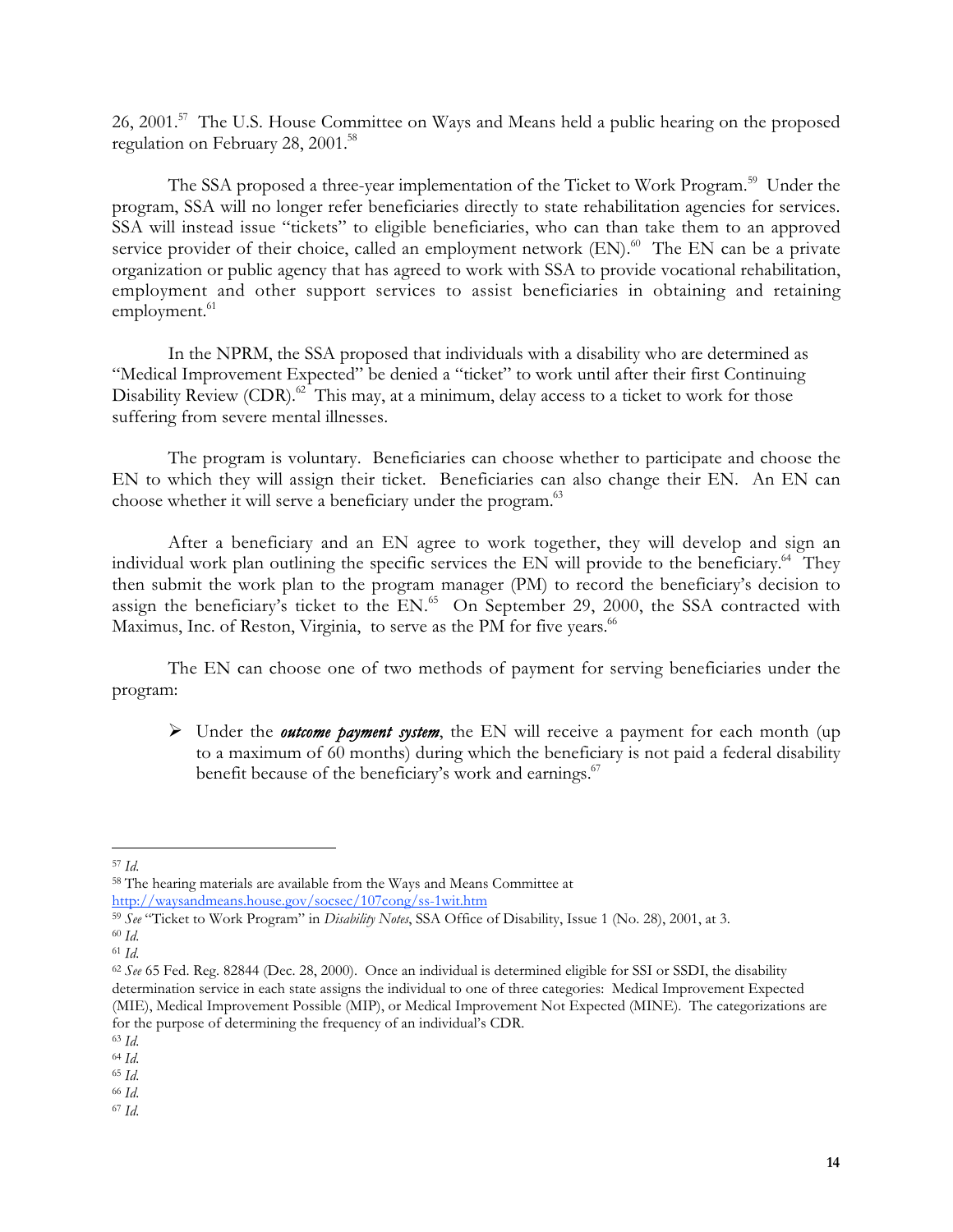Under the *outcome milestone system*, the EN will receive payment for helping the beneficiary achieve one or more milestones toward permanent employment, as well as up to 60 months of outcome payments. The total amount of outcome-milestone payments to an EN must be less than would be payable under the outcome payment system.<sup>68</sup>

Under either payment system, outcome payment months do not have to be consecutive, and they can occur after the termination of disability benefits (if benefits terminate due to the beneficiary's work and earnings).<sup>69</sup> State vocational rehabilitation agencies can choose to be paid as an EN or reimbursed for the cost of rehabilitating the beneficiary to go to work.<sup>70</sup>

On November 14, 2000, the SSA announced the thirteen states $^{71}$  in which the agency will begin the program in 2001. Implementation in the remaining states and the District of Columbia will occur in 2003-2004. On April 20, 2001, the SSA issued a Request for Proposals (RFP) from providers of services to be ENs under the program.<sup>72</sup>

# **4. The New Freedom Initiative**

In February 2001, the Bush Administration announced The New Freedom Initiative, a new program to remove barriers to community living for people with disabilities. The goals of the program are to:

- Increase access to assistive and universally designed technologies;
- Expand educational opportunities;
- Promote homeownership;
- Integrate Americans with disabilities into the workforce;
- Expand transportation options; and
- Promote full access to community life.<sup>73</sup>

In support of the new initiative, the President issued an Executive Order directing a number of federal agencies (HHS, SSSA, Labor, HUD, Education, and Justice) to collaborate Social Security Administration (SSA) to:

- Work together to assist states in achieving the goals of Title II of the ADA;
- Ensure that existing federal resources are used in the most effective manner to swiftly implement the *Olmstead* decision and support the goals of the ADA;
- Evaluate the policies, programs, statutes, and regulations of their

ı <sup>68</sup> *Id*.

<sup>69</sup> *Id.* at 3-4.

<sup>70</sup> *Id.* at 4.

<sup>71</sup> *See* the SSA Ticket to Work Program fact sheet, available at

http://www.ssa.gov/work/ResourcesToolkit/ticketprogram.html. The thirteen states are Arizona, Oregon, Illinois, Oklahoma, Florida, Delaware, Massachusetts, South Carolina, New York, Vermont, Wisconsin, Colorado, and Iowa. Id. <sup>72</sup> The RFP is available at http://www.eps.gov/spg/SSA/DCFIAM/OAG/SSA-RFP-01-0010/Attachments.html

<sup>&</sup>lt;sup>73</sup> For a complete description of the initiative, see HHS's website at www.os.dhhs.gov/newfreedom/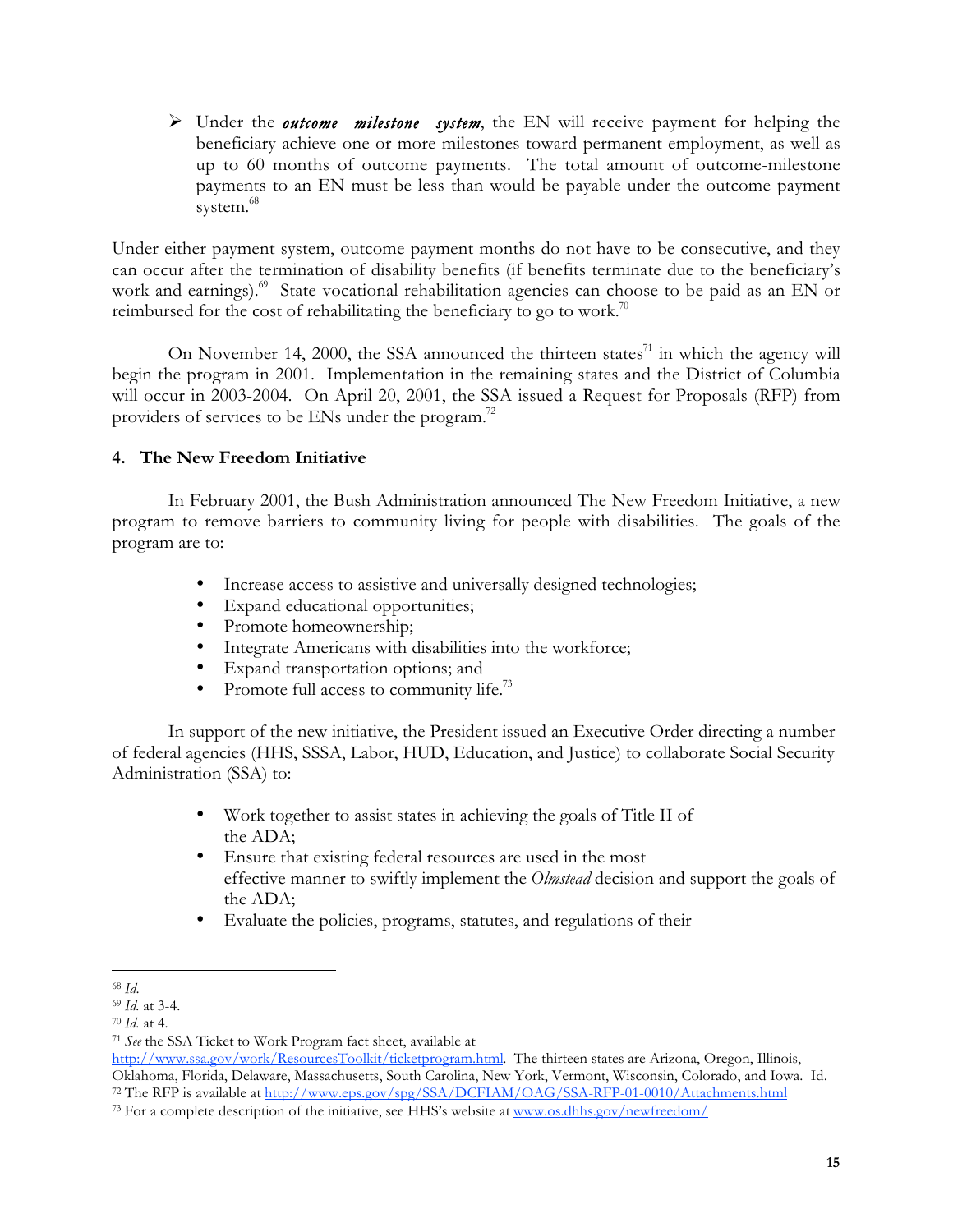respective agencies to determine whether any should be revised or modified to improve the availability of community-based services for qualified individuals with disabilities; and

• Ensure that each agency's self evaluation includes input from consumers, advocacy organizations.<sup>74</sup>

The Order required agencies to submit the results of their evaluations through HHS to the President by October 16, 2001. How the initiative will affect working individuals with mental illnesses or addiction disorders remains to be seen.

# **Key Issues in Designing Medicaid Programs for Disabled Workers**

### **1. Eligibility, enrollment, and case-finding**

Experts in disability and work invariably point to access to comprehensive, affordable health insurance coverage as one of the major factors that causes an individual with a disability to either pursue or forego work opportunities. Expanded Medicaid is thus integral to economic selfsufficiency. Not only does the retention of Medicaid ease a principal concern among persons with disabilities, but employers who might not otherwise consider hiring workers with severe disabilities might be more willing to do so if adequate health coverage is assured.

### a. Expanding eligibility

It is difficult to calculate the significance of the 1999 amendments, particularly in states that offer a spend-down program for workers who no longer qualify for Medicaid automatically by virtue of their receipt of SSI.

As noted, at the time of enactment of the 1999 legislation, few states had taken advantage of prior law options. In its cost estimates for the Act, the Congressional Budget Office (CBO) estimated that only about 1000 workers were already enrolled in the QSI program but that the amendments would cause states to expand their activities sufficiently to reach an additional 2500 workers annually.<sup>75</sup> CBO estimated the cost of the coverage to be \$6500 per capita in FY 2000, rising to  $$9000$  by 2004.<sup>76</sup>

As with all Medicaid expansions, the cost question is complex. Particularly in the case of disabled workers, however, the case for expansion would appear to outweigh the risk of increased cost. The logic of the Act is that it allows people to work to a significant degree without losing Medicaid. The value of work extends far beyond the immediate cost of the incentive under state Medicaid program. Furthermore, the Act permits states to offset at least a portion of their costs through the use of premiums. Finally, there are other possible cost offsets. Some portion of the workers aided through a liberalization of Medicaid coverage would also qualify for the Medicare buy-in program and might also qualify for employer benefits.

<sup>7466</sup> *Fed. Reg.* 33155-33156 (June 21, 2001).

<sup>75</sup> S. Rep. 106-37, op. cit.

<sup>76</sup> *Id.*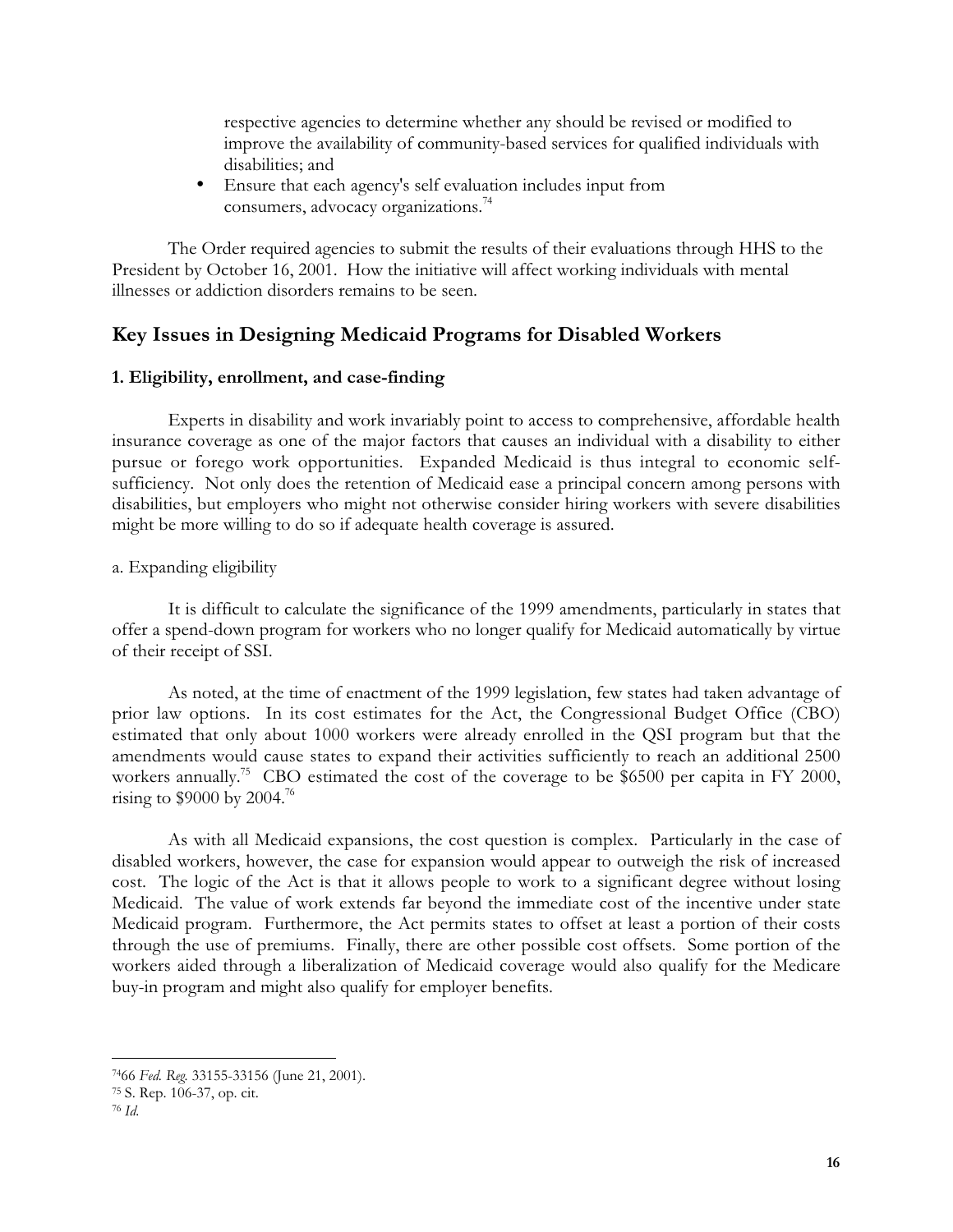In the case of the "medical improvement" option, CBO estimated this cost as lower than the cost of extending coverage to disabled workers who meet the SSI test, because the agency assumes that only 5% of all workers would show enough improvement during any year to lose benefits.<sup>77</sup> This low number suggests that once a state decides to aid disabled workers, the cost of adding the "medical improvement" component would be relatively nominal.

#### b. Case-finding

The case finding provisions of the law underscore Congressional intent to invest significant resources in building interest and awareness among persons with disabilities regarding Medicare and Medicaid options and benefits. As case finding increases over time, states may expect a considerable increase in the demand for expanded Medicaid benefits. Therefore, it is important for Medicaid programs to be actively involved in planning from the outset. As states begin to put together follow-up initiatives under the Act, Medicaid agency participation is key, as is participation from potential collaborating employers.

#### **2. Coverage and benefits**

Because of their needs, working disabled SSI recipients and qualified severely impaired persons are entitled to the same items and services covered for categorically need individuals. Existing coverage options, with or without use of Medicaid waiver authority, allow coverage of key benefits not typically found in employer benefits or Medicare that could effectively wrap-around whatever basic coverage is available to a disabled worker. This is significant for individuals with mental illness or an addiction disorder because those individuals receiving SSDI who are without Medicaid coverage cannot receive services that are especially useful for mental illness and addiction disorders, such as psychiatric counseling, rehabilitation, and targeted case management. Planning for these additional benefits means consultation with consumers, experts in work and disability, and insurers offering employee benefit plans in order to determine the areas in which Medicaid wraparound services are the most important.

#### **3. Use of managed care**

In the case of non-dually Medicare and Medicaid eligible adults with disabilities, states have the option to require enrollment in managed care as a condition of coverage without obtaining federal waivers under either §1915(b) or §1115 of the Social Security Act.<sup>78</sup> States also can mandate enrollment through one of these two waiver programs.

Use of managed care systems for adults with disabilities who receive only Medicaid is increasingly common. A 1998 analysis of Medicaid managed care for persons with disabilities found that 36 states operated one or more Medicaid managed care programs that enrolled non-elderly persons with disabilities, for a total of 58 separate programs. At this point approximately 1.6 million

<sup>77</sup> *Id.*

<sup>78</sup> Section 1932 of the Social Security Act allows mandatory enrollment of disabled adults as a state option. However, most states continue to use either §1915 or §1115 as the legislative basis for their mandatory programs.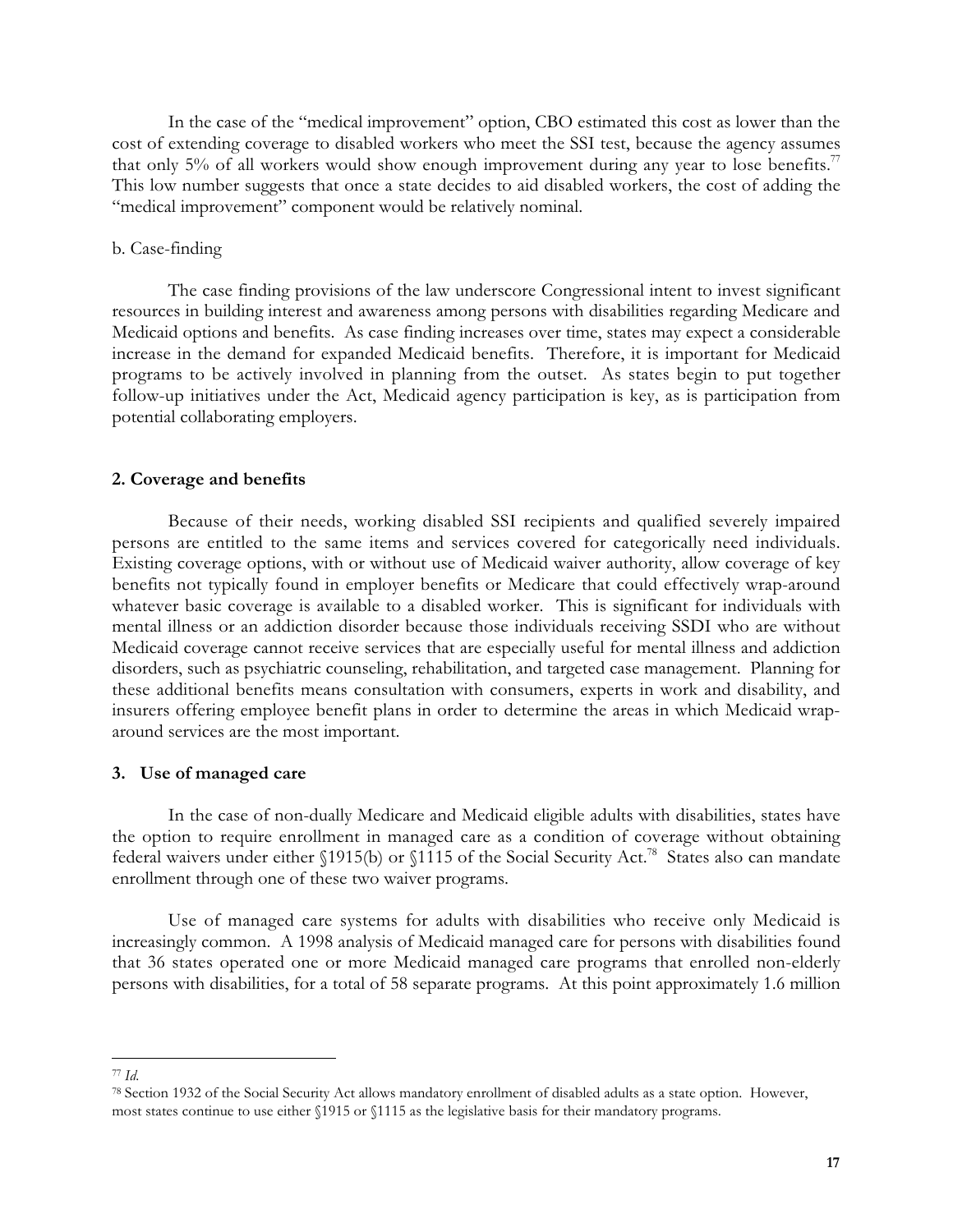persons with disabilities were enrolled, representing 27 percent of all non-elderly persons with disabilities.<sup>79</sup>

For behavioral health care, 42 states (including the District of Columbia) operated some form of public managed behavioral health care in 1999.<sup>80</sup> This was a three-fold increase in the number of public managed behavioral health care programs since 1996.<sup>81</sup>

Perhaps the most striking aspect of the programs covered in the 1998 survey of Medicaid managed care for persons with disabilities is their similarity to programs operated for persons without disabilities. The majority used capitation payment methods to at least some degree to compensate providers; the majority of persons with disabilities were enrolled in capitated systems.<sup>82</sup> Most programs used enrollment brokers, and all mandatory programs used auto-enrollment to ensure assignment to a managed care system.

In sum, beyond the issue of eligibility and basic program enrollment, program design requirements and options in Medicaid for working adults with disabilities are virtually identical to those used for any other Medicaid population. The techniques of managed care – e.g., contractual arrangements with health care providers and integrated delivery systems, comprehensive service and case management obligations, and risk-based payment arrangements – are nearly as prevalent among the population of beneficiaries with disabilities as is the case with beneficiaries without disabilities.<sup>83</sup> Risk-sharing and service-specific payment arrangements may, however, vary.

States that elect to pursue disabled workers programs that employ managed care-style insurance arrangements may wish to consider several separate issues:

 $\triangleright$  Special added qualifications for companies that wish to participate in Medicaid as contractors for persons with disabilities that entail an ability to demonstrate the capabilities necessary to support a disabled worker in a job. Examples of such added capabilities are: 1) expanded office hours; 2) access to medical consultation and administrative services by telephone and other means that do not require in-person contacts; 3) network providers skilled in the provision of medical and health services to individuals with serious disabilities who work; and 4) network providers with an ability to work with employers to assist them to understand and make the reasonable accommodations that may be required in order to employ a disabled worker (e.g., helping design work arrangements that permit workers with disabilities the added time and workplace flexibility necessary to address health needs appropriately while on the job).

<sup>79</sup> Marsha Regenstein and Christy Schroer, "Medicaid Managed Care for Persons with Disabilities: State Profiles." (Kaiser Commission on Medicaid and the Uninsured, Washington D.C., 1999).

<sup>80</sup> SAMHSA, Managed Care Tracking System, *State Profiles, 1999, on Public Sector Managed Behavioral Health Care*, at p.1. <sup>81</sup> *Id.*

<sup>82</sup>Marsha Regenstein and Christy Schroer, "Medicaid Managed Care for Persons with Disabilities: State Profiles." (Kaiser Commission on Medicaid and the Uninsured, Washington D.C., 1999), at p. 3. Behavioral health, pharmacy, dental, long term care and hospice typically were carved out of the capitation rate. In addition, it is typical for managed care contracts to exempt altogether from contractors' service duties certain types of long term care services, which remain accessible through the traditional Medicaid fee for service system. *Negotiating the New Health System, op. cit.* 83 Regenstein and Schroer, 1999. op. cit.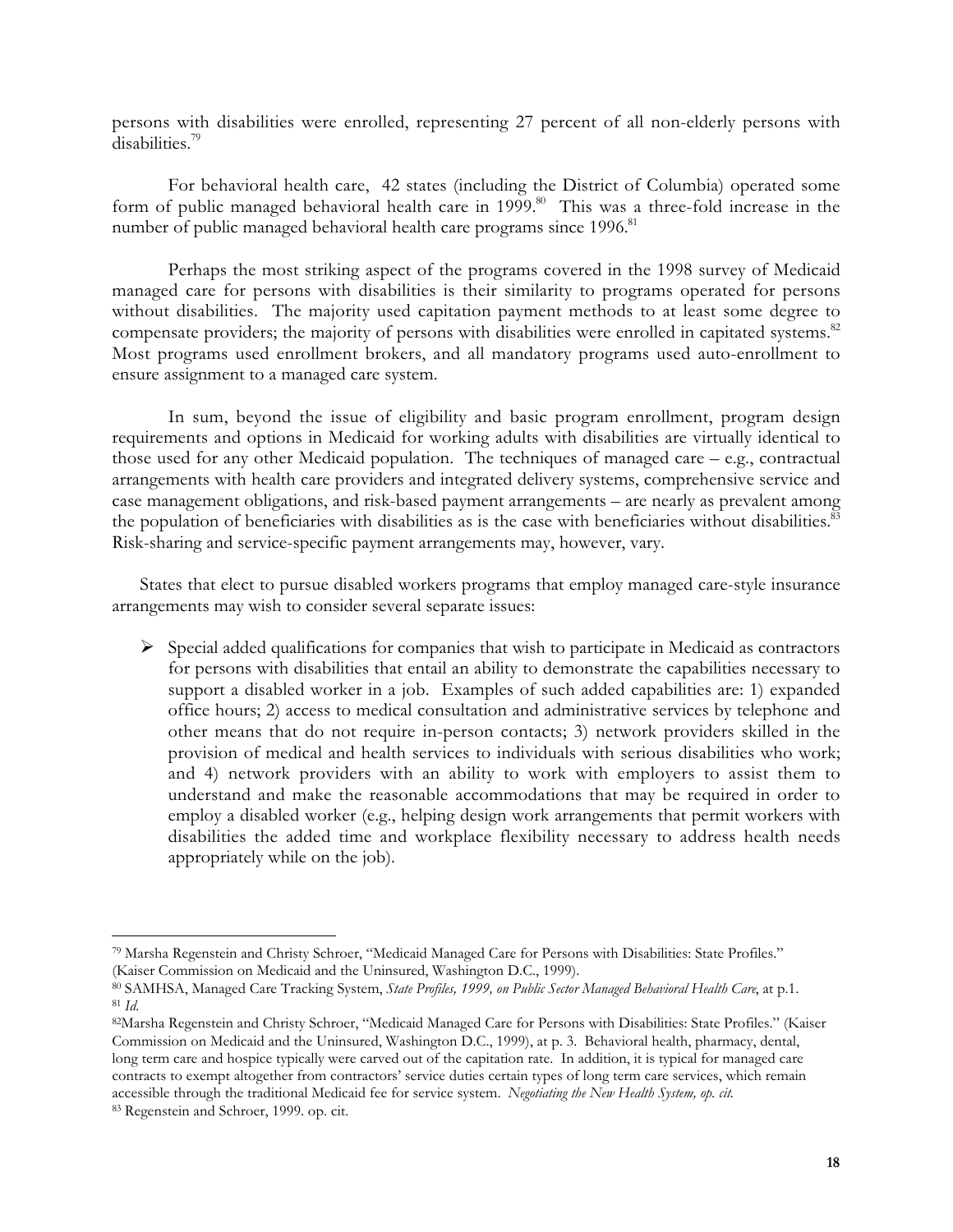- In the case of behavioral health and addiction disorders, such added qualifications might include: 1) employee assistance programs with specific capabilities for mental health/addiction disorders; 2) access to counseling and therapy to address workplace requirements and coping skills; and 3) coordination of mental health and addiction disorder treatment with treatment of physical conditions.
- $\triangleright$  Consulting with employers that offer health insurance regarding the companies with which employers do business and the development of special Medicaid managed care products that use the services of these companies so that a single blended premium and contract can be negotiated for all employer-sponsored and Medicaid covered items and services.
- $\triangleright$  Developing an ombudsman program to assist workers with disabilities who have access to employer benefits to enroll and pursue benefits.

### **4. Recent court decisions with program design implications**

Access to Medicaid benefits for persons with disabilities is currently an issue that is receiving extensive attention from a litigation point of view. Several recent judicial decisions, specifically *Olmstead v L.C. by Zimring*,<sup>84</sup> Cramer v Chiles,<sup>85</sup> and *Benjamin v Ohl*,<sup>86</sup> are of particular relevance.

In *Olmstead,* the United States Supreme Court held that the Americans with Disabilities Act prohibits as discriminatory the inappropriate institutionalization of individuals with disabilities. This case involved persons with mental disabilities. There is no reason to think that the central holding regarding the requirements of the ADA would be confined to persons with mental disabilities, although inappropriate institutionalization for persons with mental illness may be more common. The Court held further that the reasonable modification requirements of the Act which apply to publicly funded programs require that states have "a comprehensive, effectively working plan for placing qualified persons with mental disabilities in less restrictive settings, and a waiting list that moved at a reasonable pace not controlled by the State's endeavors to keep its institutions fully populated."87 The need to move inappropriately institutionalized persons into community setting can be expected to lead to a greater focus on the systems of care that would have to be in place to ensure that community placements are not themselves inappropriate.

The *Cramer* and *Benjamin* cases involved legal challenges by children and adults with disabilities who reside in the community to waiting lists for both ICF/MR services and alternative home and community based waiver services. In the cases, the plaintiffs, children and adults with severe mental and physical disabilities, challenged their states' lengthy waiting lists for both ICF/MR and community services. Both courts held that various provisions of the Medicaid statute, including the plaintiffs' basic entitlement to services and the prohibition against relying on budget considerations as a defense to limiting the benefits to which enrollees are entitled, prohibit unreasonable denials on access to care and ordered defendants to develop *Olmstead-*like plans for

<sup>84 119</sup> S. Ct. 2176 (1999).

<sup>85 33</sup> F. Supp. 2d 1342 (E.D. Fl., 1999).

<sup>86 1999</sup> U.S. Dist. LEXIS 22453 (S.D. W. Va. July 15, 1999).

<sup>87</sup> *Olmstead*, 119 S. Ct. at 2183. For an analysis of the Olmstead case, see Sara Rosenbaum, "*Olmstead v L.C.:* Implications for Persons with Mental Illness and Addiction Disorders," (Prepared for the Substance Abuse and Mental Health Services Administration, July 1999).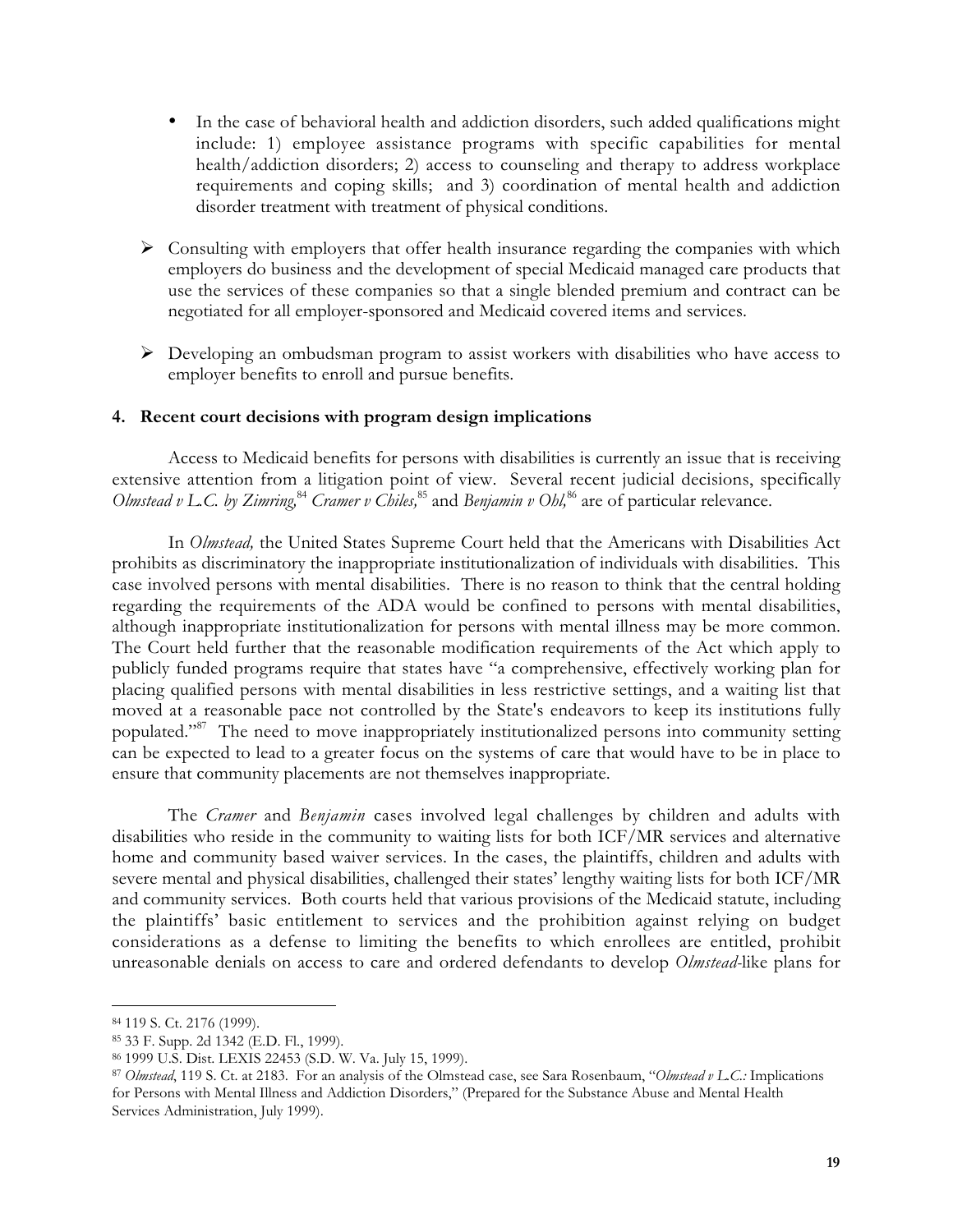moving individuals into appropriate care settings. As of May 2001, The *Cramer* decision has been cited and followed in federal and state courts in six states.<sup>88</sup> As states implement *Olmstead*, we expect to see additional case law interpreting access to Medicaid benefits for persons with disabilities.

Thus, whether viewed from the vantage point of an individual who has been inappropriately institutionalized (as in *Olmstead*) or one who languishes untreated in the community, the ADA, as well as the Medicaid program itself, prohibit unreasonable limits on necessary and covered treatment, whether in a community or residential setting. As the import of these "bookend" decisions becomes clearer, the effort to develop more accessible and appropriate managed care systems for adults with disabilities can be expected to grow. As these systems develop, an increasingly important set of issues, discussed below, will be the services and supports that they should be expected to provide in the case of adults with disabilities who work.

## **Conclusion**

l

The Ticket to Work and Work Incentives Improvement Act reflects the continuing change in U.S. social policy toward the full integration into society of persons with disabilities, including those persons with disabling mental health and addiction disorder conditions. The Act builds on reforms begun nearly 20 years ago that were designed to ensure that the lack of health coverage was no impediment to work. Taken together, the Act allows states to extend Medicaid to virtually any working individual with a disabling impairment, as the term is used under the Social Security Act, as well as working individuals whose disabilities have improved. The demonstration provisions of the Act also offer an important opportunity to learn more about adapting Medicaid to the needs of workers who would become disabled without medical care.

The provisions of the Act offer states significant flexibility to design their health systems to meet the needs of workers with disabilities. Implementation of these changes should be viewed as part of a more comprehensive, across-the-board effort to improve a state's overall work incentive policies in the areas of employment assistance, training, personal supports, and other matters.

The widespread use of managed care for Medicaid beneficiaries with disabilities means that adapting managed care to the needs of disabled workers will necessarily be a part of any design strategy. States should consider including contractors who serve persons with disabilities in any ongoing discussions around implementation of the employment incentives, so that the companies can in turn adapt their own operations where necessary to a working population that has significant disabilities.

<sup>88</sup> See *Boulet v. Cellucci*, 107 F.Supp 2d 61 (D.Mass. 2000) (finding that Massachusetts had failed to provide Medicaidmandated residential habilitation services with reasonable promptness); *Delong v. Houston*, 2000 U.S. Dist. LEXIS 16060 (E.D. Pa. Oct. 25, 2000)(denying a summary judgment motion and noting that a failure to provide services to all developmentally disabled individuals eligible under a waiver could violate Medicaid's freedom of choice provisions); *Meachem v. Wing*, 77 F.Supp. 2d 431 (S.D.N.Y. 1999)(citing *Cramer* in support of a private right of action by beneficiaries); *Benjamin v. Ohl*, 1999 U.S. Dist. LEXIS 22469 (S.D. W. Va. July 15, 1999)(discussed in text, *supra*); *Makin v. Hawaii*, 114 F.Supp. 2d 1017 (D. Haw. 1999)(denying a summary judgement motion, in part, because Hawaii failed to demonstrate why slots were not filled in the state's Medicaid program for home and community-based services for the developmentally disabled or mentally retarded); and *Sanon v. Wing*, 2000 N.Y. Misc. LEXIS 139 (N.Y. Sup. Ct. Feb. 25, 2000)(vacating New York's decision to terminate Medicaid home health care services for individuals who would then have to enter nursing homes).